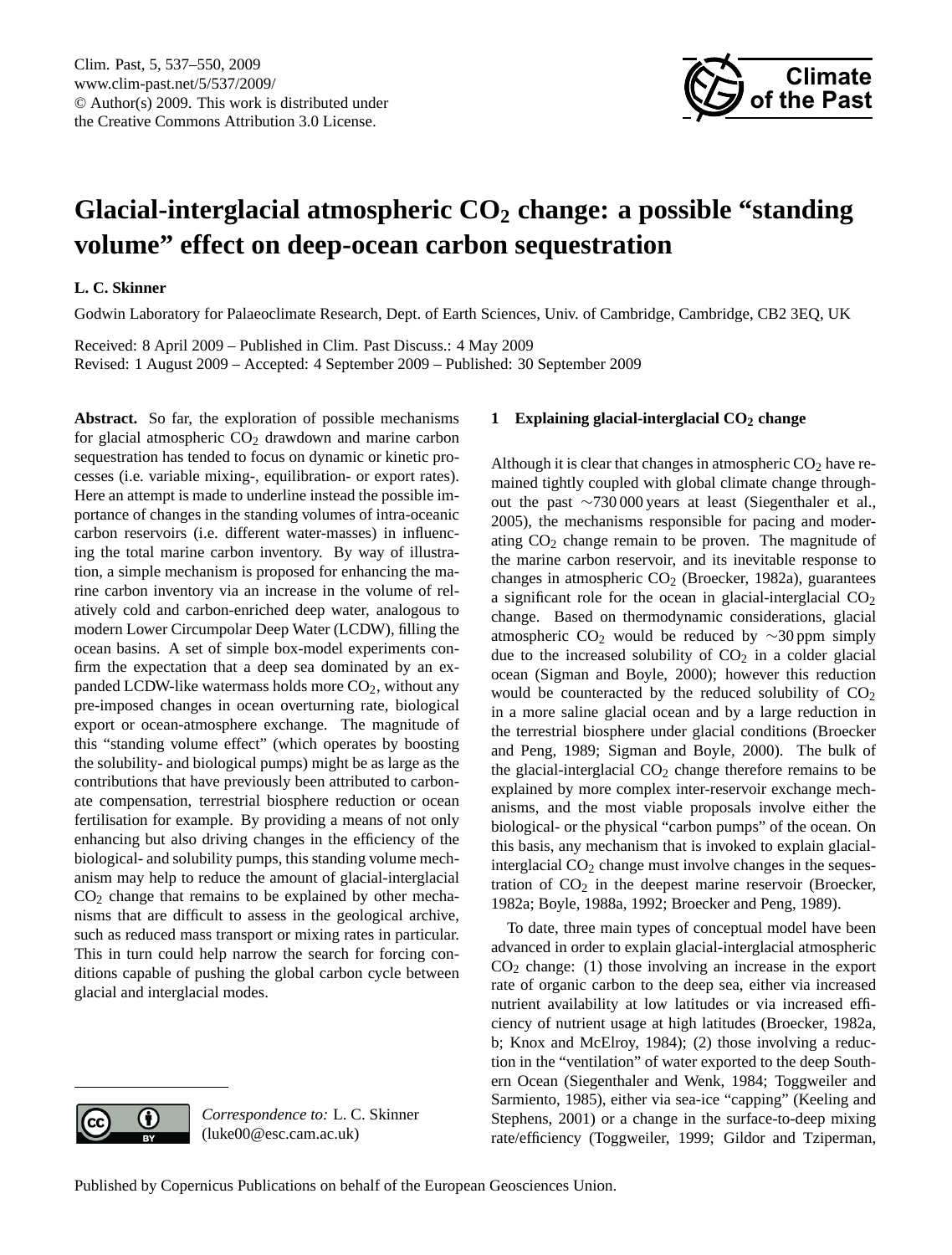2001; Watson and Naveira Garabato, 2006); and (3) those involving changes in whole ocean chemistry and "carbonate compensation", possibly promoted by changes in the ratio of organic carbon and carbonate fluxes to the deep sea. (Archer and Maier-Reimer, 1994). Each of these conceptual models has its own set of difficulties in explaining the pattern and magnitude of past glacial-interglacial  $CO<sub>2</sub>$  change, and in fact none is likely to have operated in complete isolation (Archer et al., 2000; Sigman and Boyle, 2000). Nevertheless, one aspect of all of the proposed models that emerges as being fundamental to any mechanism proposing to explain glacial-interglacial  $CO<sub>2</sub>$  change is the balance between biological carbon export from the surface-ocean and the return of carbon to the surface by the ocean's overturning circulation. These two processes, one biological and one physical, essentially determine the balance of carbon input to and output from (and therefore the carbon content of) the deepest marine reservoirs (Toggweiler et al., 2003).

The regions of deep-water formation in the North Atlantic and especially in the Southern Ocean play a key role in setting the "physical side" of this balance. In the North Atlantic, carbon uptake via the "solubility pump" is enhanced by the large temperature change that surface water must undergo before being exported into the ocean interior. The formation of North Atlantic deep-water therefore represents an efficient mechanism for mixing  $CO<sub>2</sub>$  deep into the ocean interior (Sabine et al., 2004); though only to the extent that it is not completely compensated for (or indeed over-compensated for) by the eventual return flow of more carbon-enriched deep-water back to the surface (Toggweiler et al., 2003). Arguably, it is in controlling the extent to which the return flow of deep-water to the surface (which occurs primarily in the Southern Ocean) represents an effective 'reflux' of carbon to the atmosphere, acting against biological export, that the formation of deep-water in the Southern Ocean plays a pivotal role in controlling the partitioning of  $CO<sub>2</sub>$  between the surface- and the deep ocean. We might say that if the southern overturning loop "leaks" too much, it will be an efficient carbon source to the atmosphere (Toggweiler et al., 2003); and if it does not leak much, it will simply become a large standing carbon reservoir. The degree to which the southern overturning loop "leaks" depends on the efficiency of equilibration of up-welled Southern Ocean deep-water with the atmosphere, relative to the efficiency of carbon export (dissolved and particulate) from the surface Southern Ocean (Toggweiler, 1999; Gildor and Tziperman, 2001).

Today, a significant portion of the deep ocean (although not the deep Atlantic – "deep" meaning greater than ∼1 km in this context) is filled from the Southern Ocean by Lower Circumpolar Deep Water (LCDW) that is exported northwards into the various ocean basins from the eastward circulating Antarctic Circumpolar Current (ACC) (Orsi et al., 1999; Sloyan and Rintoul, 2001). This deep-water remains relatively poorly equilibrated with the atmosphere and is inefficiently stripped of its nutrients, thus maintaining an ele-

vated "pre-formed" nutrient and dissolved inorganic carbon content. In part this is because of the very low temperature at which deep-water forms around Antarctica and because the rate of ocean – atmosphere  $CO<sub>2</sub>$  exchange cannot keep up with the rate of overturning in the uppermost Southern Ocean (Bard, 1988). However it is primarily because the bulk of southern sourced deep- and bottom-water is either produced via a combination of brine rejection below sea-ice and entrainment from the sub-surface, or converted from "aged" northern-sourced deep-waters that feed into the Southern Ocean via Upper Circumpolar Deep Water (UCDW) (Orsi et al., 1999; Speer et al., 2000; Webb and Suginohara, 2001; Sloyan and Rintoul, 2001). Intense turbulent mixing around topographic features in the deep Southern Ocean helps to enhance the amount of "carbon rich" subsurface water that is incorporated into LCDW (from UCDW above and from Antarctic Bottom Water, AABW, below), and that is subsequently exported northwards to the Atlantic and Indo-Pacific (Orsi et al., 1999; Naviera Garabato et al., 2004). The process of Lower Circumpolar Deep Water export in the deep Southern Ocean (as distinct from deep-water formation in the North Atlantic, and the vertical mixing in the uppermost Southern Ocean) can therefore be viewed as a mechanism that helps to "recycle" carbon-rich water within the ocean interior, circumventing ocean – atmosphere exchange, and eventual  $CO<sub>2</sub>$  leakage to the atmosphere.

It is notable that nearly all of the "physical pump" mechanisms that have been proposed as significant controls on glacial-interglacial  $CO<sub>2</sub>$  change have referred to dynamical (export- or mixing *rate*) or kinetic (ocean – atmosphere exchange *rate*) effects (e.g. Kohler et al., 2005; Toggweiler, 1999; Tziperman and Gildor, 2003; Brovkin et al., 2007; Peacock et al., 2006; Sigman and Haug, 2003). Consideration of the effect on atmospheric  $CO<sub>2</sub>$  of changes in the geometry, and therefore the *volumes*, of different intra-oceanic carbon reservoirs (i.e. different deep-water "masses") has largely escaped explicit treatment. This is surprising, given that the residence time of a reservoir will scale inversely to its renewal rate or positively to its volume. It is also surprising from an "experimental" perspective, given that most of the palaeoceanographic evidence available to us can tell us something about changes in water-mass distribution (hence volume), but usually cannot tell us much about changes in circulation or mixing rates. Furthermore, if we consider what controls the energy and buoyancy budgets of the ocean (and hence the capacity to maintain an overturning circulation), it is not obvious that the net overturning *rate* of the ocean must have been significantly different from modern over long time periods in the past (Gordon, 1996; Wunsch, 2003) – even if it is true that the reconstructed hydrography of the glacial ocean is inconsistent with the modern circulation (especially in terms of vertical property distributions) (Marchal and Curry, 2008). The circulation rate (mass transport) of the glacial ocean therefore remains poorly constrained, despite well-defined property distribution (hence inventory) changes.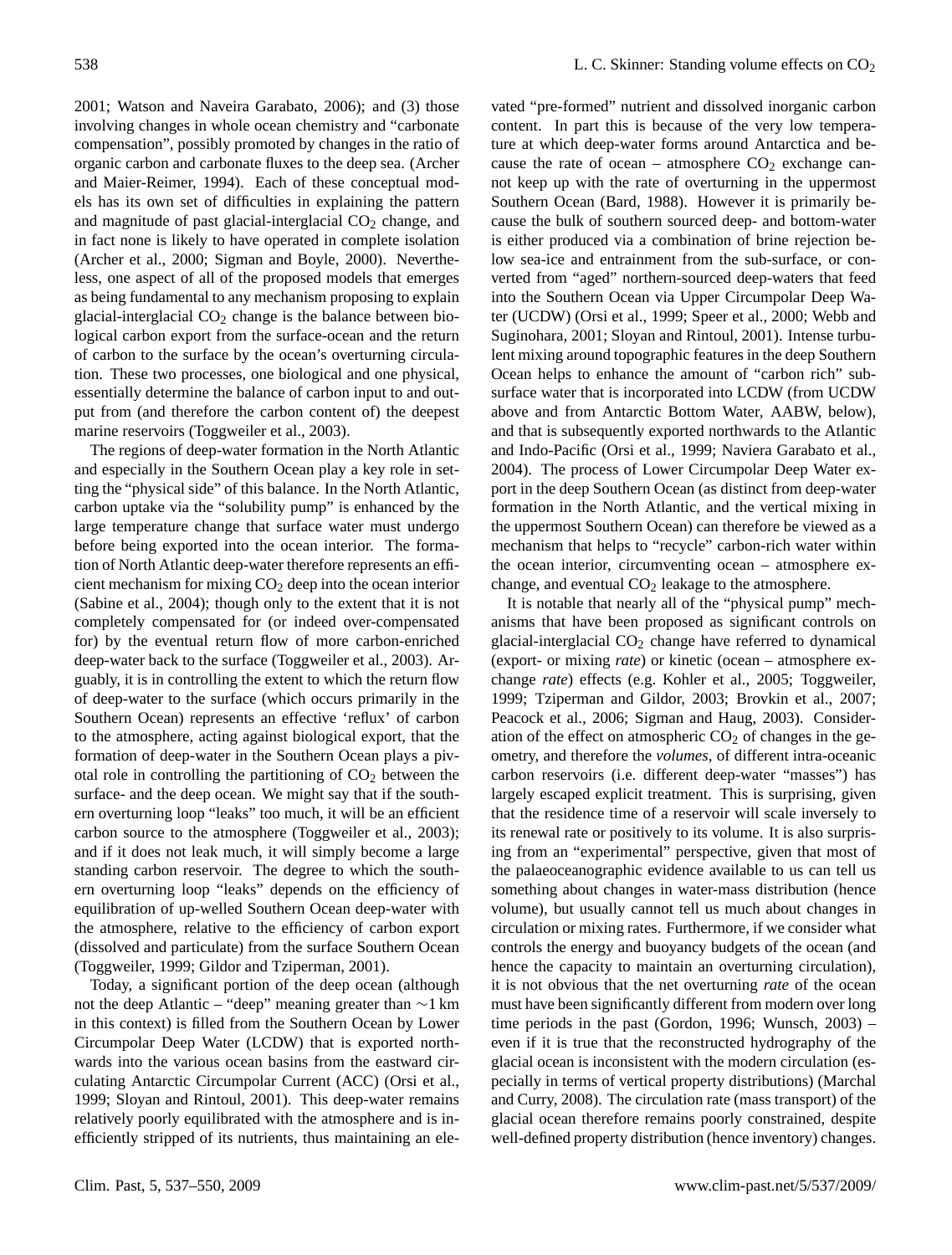The purpose of the present study is to focus attention on the importance of distinguishing between past changes in the distribution of water-masses (which we can know something about) and past changes in their renewal rates (which we tend to know very little about), in particular when considering the role of the ocean circulation in setting the marine carbon inventory. By way of illustration, the simple hypothesis is advanced that the amount of carbon that can be "bottled up" in the deep ocean may be significantly affected by changes in the *volumes* of different glacial deep-water masses, prior to any imposed changes in overturning-, gas exchange- or biological export *rates* (but including the effects of any redistribution of temperature, salinity, and pre-formed/remineralised nutrients that is incurred). Of course, the suggestion is not that changes in circulation- or export rates are unimportant; but rather that they are not exclusively important. The distinction between these two aspects of the ocean circulation (i.e. water-mass distribution *versus* overturning rate), and the evaluation of their individual impacts on atmospheric  $CO<sub>2</sub>$ , could prove to be important in assessing the mechanisms of glacial-interglacial  $CO<sub>2</sub>$  change, in particular if it is possible for these two aspects of the ocean circulation to become decoupled, for example on long time-scales or for specific forcing. Put another way: if the mechanisms or time-scales required to alter the marine carbon inventory via changes in overturning rates and water-mass volumes differ, then they cannot be usefully conflated in the single term "ocean circulation" when considering the causes of glacial-interglacial  $CO<sub>2</sub>$  change.

In this paper additional emphasis is placed on how the hypsometry of the ocean basins (the area distribution at different water depths) may affect the efficiency of volumetric watermass changes that are caused by the shoaling/deepening of water-mass mixing boundaries. A notable fact in this regard is that ∼56% of the sea-floor lies between 6000 and 3000 m (Menard and Smith, 1966), thus accounting for a majority increment in the ocean's volume. If a water mass that once occupied the >5 km interval in the Atlantic comes to occupy the  $>2$  km interval, it will have increased its volume in this basin almost four-fold.

# **2 A thought experiment: a "southern flavour ocean"**

Arguably, one of the least ambiguous aspects of the palaeoclimate archive is the record of glacial-interglacial change in  $\delta^{13}$ C recorded by benthic foraminifera from the Atlantic Ocean (Curry and Oppo, 2005; Duplessy et al., 1988). The data suggest, at the Last Glacial Maximum, a more positive  $\delta^{13}$ C of DIC in the upper ∼2 km of the Atlantic, and a more negative  $\delta^{13}$ C of dissolved inorganic carbon (DIC) below this in the deepest Atlantic. These data do not appear to be consistent with the modern water-mass geometry/circulation (Marchal and Curry, 2008). The most widespread and wellsupported interpretation of these data is that they represent a redistribution of glacial northern- and southern-sourced deep and intermediate water-masses, including in particular an incursion of glacial southern-sourced deep water (rich in preformed and remineralised nutrients, and of low  $\delta^{13}$ C) into the deep North Atlantic, up to a water depth of ∼2– 3 km (Curry et al., 1988; Duplessy et al., 1988; Oppo and Fairbanks, 1990; Oppo et al., 1990; Boyle, 1992; Curry and Oppo, 2005; Hodell et al., 2003). This interpretation is now strongly supported by glacial Atlantic benthic foraminiferal Cd/Ca, Zn/Ca and B/Ca ratios (Marchitto and Broecker, 2005; Boyle, 1992; Keigwin and Lehmann, 1994; Marchitto et al., 2002; Yu and Elderfield, 2007). Auxiliary support has been provided by benthic radiocarbon measurements from the North Atlantic (Robinson et al., 2005; Skinner and Shackleton, 2004; Keigwin, 2004), and neodymium isotope measurements ( $\varepsilon_{Nd}$ ) from the South Atlantic (Rutberg et al., 2000; Piotrowski et al., 2005, 2004). An elegant box-model investigation of the possible causes of glacial deep-ocean chemistry (Michel et al., 1995) and coupled atmosphere-ocean general circulation model (AOGCM) simulations of the "last glacial maximum" circulation (e.g. Shin et al., 2003; Kim et al., 2003) have also added weight to this interpretation of glacial deep-water mass geometry. If we assume that the relationships between deep-water radiocarbon activity, carbonate ion concentration,  $\delta^{13}$ C of DIC and TCO<sup>2</sup> remained similar between glacial and interglacial (preindustrial) times, at least for deep-water exported northwards from the Southern Ocean, then we may also infer that the water that apparently replaced NADW in the Atlantic and dominated LCDW export to the Indo-Pacific basins was also of relatively high TCO<sub>2</sub>. Indeed, radiocarbon evidence (Marchitto et al., 2007), dissolution indices (Barker et al., 2009), benthic  $\delta^{13}$ C (Ninneman and Charles, 2002; Hodell et al., 2003) and pore-water temperature/salinity estimates (Adkins et al., 2002) all tend to suggest that deep-water exported from the Southern Ocean during the last glacial would have represented a concentrated and isolated carbon reservoir that was very poorly equilibrated with the atmosphere.

Given these constraints on the deep-water hydrography near the height of the last glaciation (Lynch-Steiglitz et al., 2007), one question immediately arises: how much must the *volume* of southern-sourced deep-water (LCDW) have increased, regardless of its export *rate*, in order to accomplish the observed change (i.e. filling the deep Atlantic, and dominating the deep-water export to the Indian and Pacific basins)? Further, and more importantly, what would have been the immediate effect on deep-water  $CO<sub>2</sub>$  sequestration, if any, of the resulting redistribution of dissolved inorganic carbon, nutrients and temperature/salinity? Answering the first question is straightforward enough: as noted above, based on the hypsometry of the Atlantic basin (Menard and Smith, 1966), raising the upper boundary of southernsourced deep-water (assumed for the sake of argument to be approximately flat) from 5 km to 2.5 km in the Atlantic requires this water-mass to increase its Atlantic volume from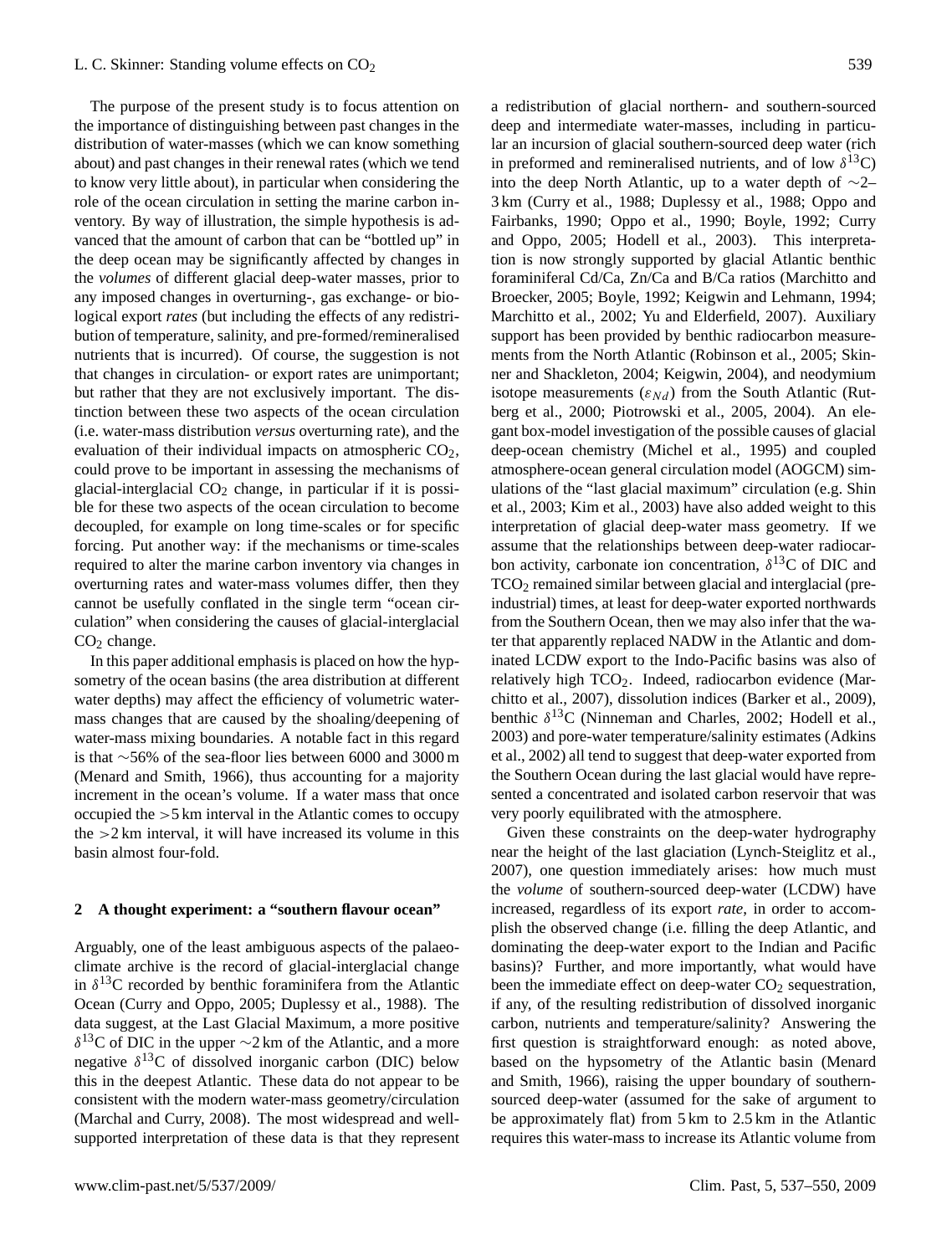under 20 million  $km^3$  to nearly 70 million  $km^3$  (just under a 4-fold increase). In order to determine the eventual impact of this volumetric change on the carbon-storage capacity of the ocean we would obviously require knowledge of the changing chemistry of the various deep-water masses in the ocean as well as their turnover and "ventilation" (atmosphere equilibration) rates, and the flux of dissolved carbon that they eventually incorporate via biological export. However, if we assume simplistically that nothing in the ocean changes except the volume occupied by southern-sourced deep-water (i.e. the chemistry of all water-masses stays the same, but not their volumetric contribution to the ocean's total budget), then we can infer that for a 4-fold increase in the volume of AABW at the expense of NADW (having average total dissolved CO<sub>2</sub> concentrations of  $\sim$ 2280 μmol kg<sup>-1</sup> and  $\sim$ 2180  $\mu$ mol kg<sup>-1</sup>, respectively, Broecker and Peng, 1989) the ocean would need to gain ∼63 Gt of carbon. If we assume that all this carbon must come from the atmosphere, then atmospheric  $pCO_2$  would have to drop by ∼30 ppm, given 1 ppm change per 2.12 Gt carbon removed from the atmosphere (Denman et al., 2007). This is equivalent to ∼38% of the total observed glacial-interglacial  $CO<sub>2</sub>$  change (Siegenthaler et al., 2005), and is comparable to the magnitude of atmospheric  $CO<sub>2</sub>$  changes that are likely to have arisen from other viable mechanisms such as biological export increase, or carbonate compensation (Peacock et al., 2006).

Clearly many of the assumptions made in the above thought experiment might not be valid: the chemistry and dynamics, not to mention the character and rate of biological export, of the glacial ocean will probably not have remained constant. Nevertheless, palaeoceanographic proxy evidence holds that the basic premise of the thought experiment is valid: the volume of deep water closely resembling modern southern-sourced deep-water apparently increased significantly during the last glaciation. It seems warranted therefore to evaluate the impacts of this premise in a slightly more sophisticated way. The question to be answered is: does a deep ocean dominated by a LCDW-like water-mass hold more carbon at steady state (on time-scales longer than the mixing time of the ocean)? Below, a very simple box model is used as a first step toward answering this question.

### **3 Box-model description**

Figure 1 illustrates a simple box-model that has been constructed in order to explore in more detail the implications of deep-water mass geometry (*versus* overturning rate) changes for glacial-interglacial  $CO<sub>2</sub>$  variability. This model comprises an atmosphere and six ocean boxes (Southern Ocean, low-latitude, North Atlantic, northern deep water, intermediate-water and southern deep water), and involves two coupled circulation cells with down welling in the southern and northern high latitudes. Geological exchange of minerals and nutrients (river alkalinity input, sedimentation, car-



Fig. 1. Box-model schematic (S, southern surface; L, low-latitude surface; N, northern surface; ND, north deep; Int, intermediate; SD, south deep). The vertical dashed line is intended to suggest an alternative hypothetical box geometry, where southern sourced water dominates the deep ocean. Heavy black lines indicate thermohaline circulation (Fn=northern overturning; Fs=southern overturning). Red arrows indicate two-way exchange (i.e. mixing) terms. Blue arrows indicate gas exchange. Grey arrows indicate particle fluxes. The particle fluxes Pi(sd) and Pi(nd) that by-pass the intermediate box from the low-latitude box are calculated in proportion to the volume of each deep box relative to the total deep ocean in the model, such that if Vnd/Vd=f,  $Pi(nd)=f\times 0.1\times Pl$  and  $Pi(sd)=(1$ f) $\times$ 0.1 $\times$ Pl. Approximate box depths are indicated at left (surface areas are given in Table 1).

fluxes are treated as directly exported dissolved matter, with bonate compensation) is not included in this model. Particle carbon and phosphate being exported in fixed proportions, as defined by modified Redfield Ratios  $(C:N:P:O<sub>2</sub>=130:16:1:-$ 169) (Toggweiler and Sarmiento, 1985), and carbonate being exported in fixed proportion to the  $TCO<sub>2</sub>$  of the water. Particle fluxes are diagnosed for a baseline "pre-industrial" box-model scenario according to observed phosphate concentrations in the modern ocean (Najjar et al., 1992):

$$
P = \frac{C^*}{P^*} \left( \frac{(\text{[PO}_4] - \text{[PO}_4] \text{ mod })V}{\tau} \right)
$$

where P is the instantaneous organic carbon flux,  $C^*/P^*$  is the ratio of organic carbon to phosphate in the particulate matter, V is the box volume,  $\tau$  is the restoring time-scale (set to 0.1 year), and  $[PO_4]$  and  $[PO_4]_{mod}$  are the instantaneous and restoring phosphate concentrations, respectively. In subsequent "altered" box-model scenarios, particle fluxes vary according to "Michaelis-Menton" type dynamics (Dugdale, 1967), with less export being supported by lower nutrient concentrations. This removes the possibility of unrealistically high/low export productivity for very low/high nutrient levels respectively:

$$
P = \frac{C^*}{P^*} \left( \frac{\omega[\text{PO}_4]}{k_m + [\text{PO}_4]} \right)
$$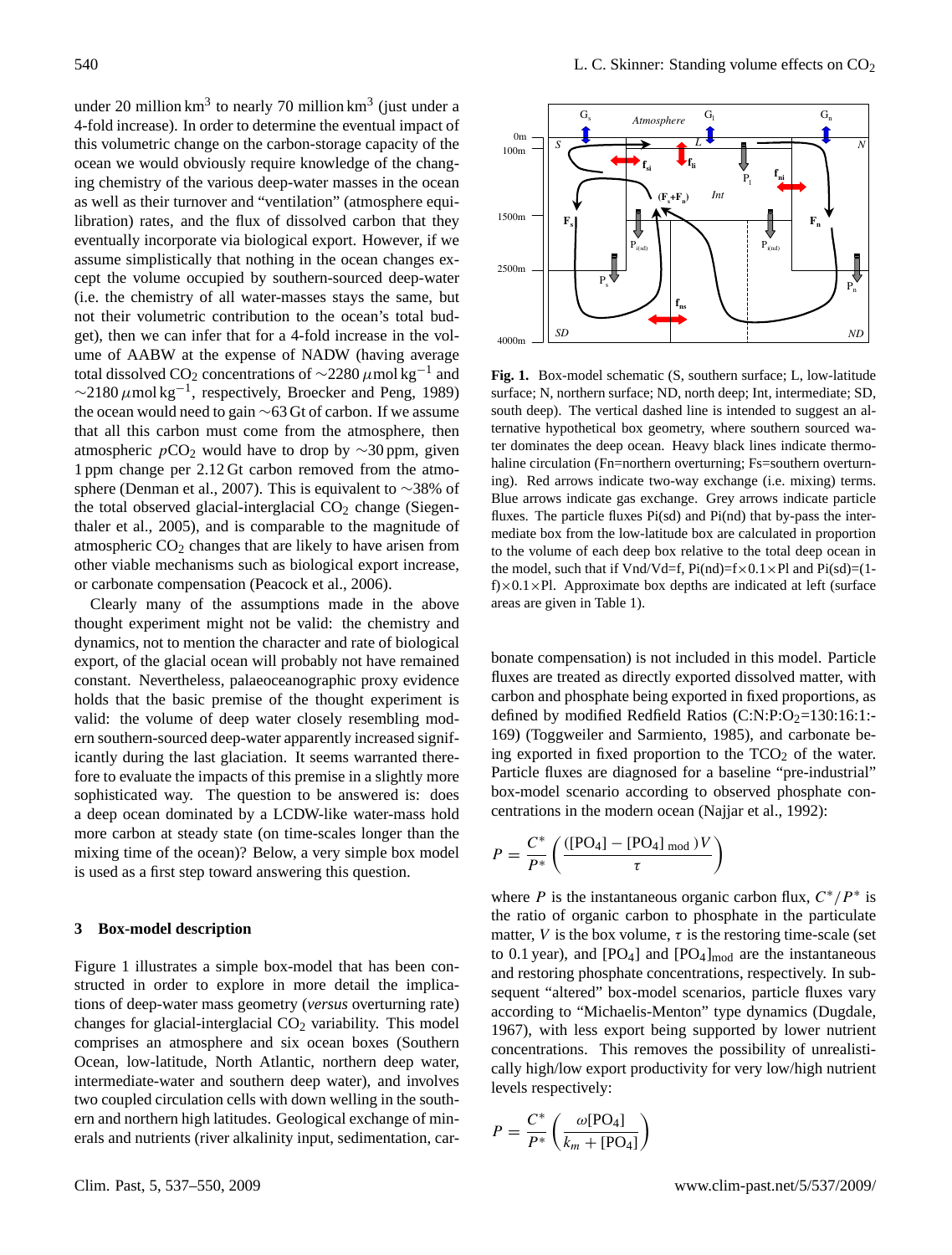In the above equation,  $k_m$  is set to 2.5 e<sup>-4</sup> mol m<sup>-3</sup> (Schulz et al., 2001), and  $\omega$  (the biological uptake rate) is diagnosed from the equilibrium conditions for the "modern box-model scenario" (preceding equation).

The calculated components of the model include phosphate, alkalinity, total dissolved  $CO<sub>2</sub>$  (TCO<sub>2</sub>), carbonate ion ( $CO_3^{2-}$ ),  $pCO_2$ , apparent oxygen utilisation (AOU) and normalised radiocarbon concentration ( $\Delta^{14}$ C). Because the modelled radiocarbon concentrations are not normalised with respect to  $\delta^{13}C$ ,  $\Delta^{14}C$  reported here is actually equivalent to  $d^{14}C$  by definition (Stuiver and Polach, 1977). Idealised mass-balance equations for the evolution of box concentrations are of the form:

$$
V_n \frac{dC_n}{dt} = F_n(C_l - C_n) + f_{ni}(C_i - C_n) - P_n \frac{C^*}{P^*} + F_{AO}
$$

(e.g. northern surface box)

$$
V_{sd}\frac{dC_{sd}}{dt} = F_s(C_s - C_{sd}) + f_{ns}(C_{nd} - C_{sd}) + (P_s + P_{i(sd)})\frac{C^*}{P^*}
$$

(e.g. southern deep box)

where  $C$  indicates the box concentration,  $F$  and  $f$  indicate water fluxes, P indicates particulate carbon fluxes (multiplied by chemical export/consumption ratios for different constituents,  $C^*/P^*$ ) and  $F_{AO}$  indicates an air-sea exchange term (applicable to carbon dioxide and radiocarbon). The deep boxes receive particle fluxes from the high northern/southern latitude surface boxes as well as the intermediate box, through which one tenth of the low latitude particulate flux is transmitted. Each deep box receives particulate flux from the intermediate box in proportion to its relative volume (see Fig. 1). Surface boxes have AOU set to zero.

For the calculation of the  $TCO<sub>2</sub>$  of the surface boxes, an extra exchange term with the atmosphere must be included:

$$
V_s \frac{dC_s}{dt} =
$$
  
\n
$$
F_s(C_i - C_s) + F_n(C_i - C_s) + f_{si}(C_i - C_s) - P_s\left(\frac{C}{C_{org}}\right)
$$
  
\n+ (CO<sub>2</sub>)<sub>SOL-s</sub>

(e.g. southern surface box)

The air-sea gas exchange  $((CO<sub>2</sub>)<sub>SOL</sub>)$  is defined according to the thermodynamics of Millero (1995) (Eqs. 26, 41 and 42 therein), and follows a similar scheme to that of Toggweiler and Sarmiento (1985), such that:

$$
(\text{CO}_2)_{\text{SOL}-\text{s}} = \left[ (p\text{CO}_2)_s - (p\text{CO}_2)_{\text{atm}} \right] A_s g_s \alpha_s
$$

where  $A_s$  and  $g_s$  are southern surface box area (m<sup>2</sup>) and gas piston velocity (kg m<sup>-2</sup> yr<sup>-1</sup>), respectively; ( $pCO_2$ )<sub>s</sub> and  $(pCO<sub>2</sub>)<sub>atm</sub>$  are the partial pressures for  $CO<sub>2</sub>$  in the southern surface box and the atmosphere respectively, and where  $\alpha_s$  is the southern surface box solubility coefficient for  $CO_2$ (Millero, 1995).

The carbonate system is treated using the C-SYS calculation scheme of (Zeebe and Wolf-Gladrow, 2001) given alkalinity,  $TCO<sub>2</sub>$ , pressure, temperature and salinity. The

**Table 1.** Input parameterisation for "baseline" model run. Only  $R_{ns}$  is varied in subsequent model runs.

| Parameter                                                                                                                                                           | Label                                                                               | Value                                                                                                                          | Source                                                   |
|---------------------------------------------------------------------------------------------------------------------------------------------------------------------|-------------------------------------------------------------------------------------|--------------------------------------------------------------------------------------------------------------------------------|----------------------------------------------------------|
| <b>Fluxes</b>                                                                                                                                                       |                                                                                     |                                                                                                                                |                                                          |
| Northern overturning<br>Southern overturning<br>Low lat. vertical mixing<br>Northern high lat. vertical mixing<br>Southern high lat. vertical mixing<br>Deep mixing | $F_n$<br>$F_s$<br>fii<br>$f_{ni}$<br>$f_{si}$<br>$f_{ns}$                           | 28Sv<br>16.5 Sv<br>5 S v<br>10Sv<br>10Sv<br>5 Sv                                                                               |                                                          |
| Volumes, Areas                                                                                                                                                      |                                                                                     |                                                                                                                                |                                                          |
| Total ocean volume<br>Total ocean area<br>Mass of atmosphere<br>N. high lat. box area/Total area<br>S. high lat. box area/Total area<br>Vol. NDW/Vol. SDW           | $V_o$<br>A <sub>o</sub><br>$V_{\text{atm}}$<br>$A_n/A_o$<br>$A_s/A_o$<br>$R_{ns}$   | $1.3 \times 10^{18}$ m <sup>3</sup><br>$3.5 \times 10^{14}$ m <sup>2</sup><br>$1.773\times10^{20}$ mol<br>0.07<br>0.17<br>1.43 | a<br>a<br>h<br>Ċ<br>$\ddot{\text{c}}$<br>a<br>(see text) |
| Global inventories                                                                                                                                                  |                                                                                     |                                                                                                                                |                                                          |
| Phosphate<br>Alkalinity<br>Total carbon inventory<br>Radiocarbon $(^{14}C)$                                                                                         | $P_{\text{glob}}$<br>$\rm Alk_{glob}$<br>$C_{\text{glob}}$<br>${}^{14}C_{\rm glob}$ | $2.769\times10^{15}$ mol<br>$3.12 \times 10^{18}$ mol<br>$3.03\times10^{18}$ mol<br>$3.01 \times 10^6$ mol                     | h<br>đ<br>d<br>d                                         |
| Temperature, Salinity                                                                                                                                               |                                                                                     |                                                                                                                                |                                                          |
| Northern temperature<br>Southern temperature<br>Low lat. temperature<br>Northern salinity<br>Southern salinity<br>Low lat. salinity                                 | $T_n$<br>$T_{S}$<br>$T_I$<br>$S_m$<br>$S_{S}$<br>S1                                 | 5°C<br>$1^{\circ}C$<br>$21.5^{\circ}$ C<br>35.0%<br>34.7%<br>36.0%                                                             | L,                                                       |
| Restoring phosphate                                                                                                                                                 |                                                                                     |                                                                                                                                |                                                          |
| Southern $PO4$<br>Low lat. PO <sub>4</sub><br>Northern PO <sub>4</sub><br><b>Redfield Ratios</b>                                                                    | $P_{S}$<br>$P_I$<br>$P_n$                                                           | 1.9 $\mu$ mol kg <sup>-1</sup><br>0.2 $\mu$ mol kg <sup>-1</sup><br>0.5 $\mu$ mol kg <sup>-1</sup>                             | e<br>e<br>e                                              |
| Carbon/phosphate<br>Oxygen/phosphate<br>Southern CaCO <sub>3</sub> /TCO <sub>2</sub><br>Low lat. $CaCO3/TCO2$<br>Northern CaCO <sub>3</sub> /TCO <sub>2</sub>       | C/P<br>O <sub>2</sub> /P<br>$S-Ca/CO2$<br>$L$ -Ca/CO <sub>2</sub><br>$N - Ca/CO2$   | 130<br>138<br>0.2<br>0.2<br>0.25                                                                                               | b<br>f<br>g<br>g<br>g                                    |

a – Menard and Smith (1966);

b – Toggweiler and Sarmiento (1985);

c – estimates for globe >50 $\degree$  S and 40% of >50 $\degree$  N;

 $d - Key$  et al. (2004), plus 596 Gt C in the atmosphere;

e – Garcia et al. (2006), Marchal et al. (1998); Najjar et al. (1992);

f – Redfield et al. (1962);

g – derived from Alk/P in reference b.

atmospheric  $pCO_2$  is updated at each time step by integrating the air-sea  $CO<sub>2</sub>$  fluxes from each surface box:

$$
V_{\text{atm}} \frac{d(p\text{CO}_2)_{\text{atm}}}{dt} = \left[ (p\text{CO}_2)_s - (p\text{CO}_2)_{\text{atm}} \right] A_s g_s \alpha_s +
$$

$$
+ \left[ (p\text{CO}_2)_l - (p\text{CO}_2)_{\text{atm}} \right] A_l g_l \alpha_l + \left[ (p\text{CO}_2)_n - (p\text{CO}_2)_{\text{atm}} \right]
$$

$$
A_n g_n \alpha_n
$$

For radiocarbon, an extra term is included in the equations to account for radioactive decay. Thus for the northern surface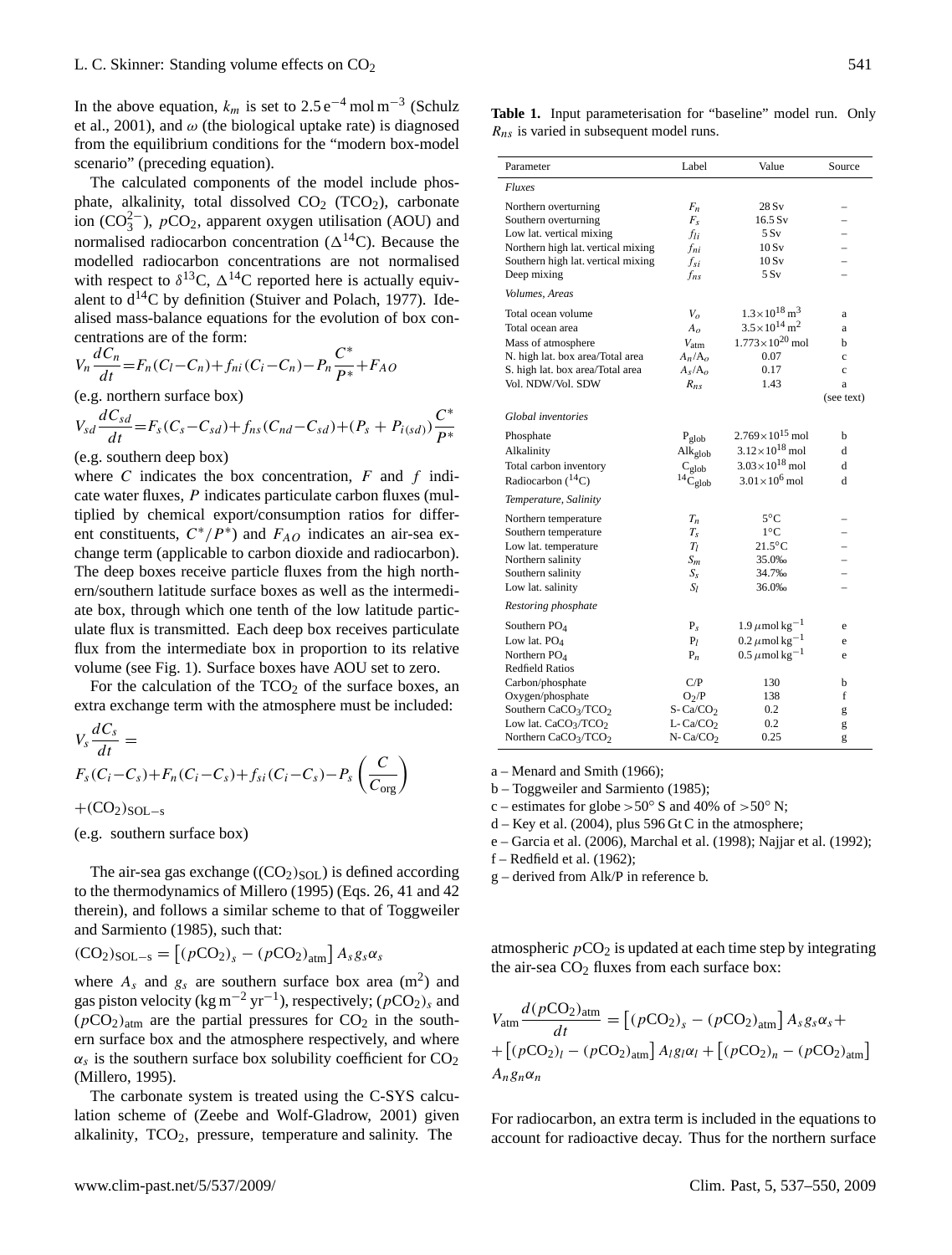box, the mass balance equation for radiocarbon is:

$$
V_n \frac{dC_n}{dt} = F_n(C_l - C_n) + f_{ni}(C_i - C_n) - P_n \frac{C^*}{P^*} + F_{AO} - \lambda C_n
$$

Here  $\lambda$  is the radiocarbon decay constant (1.2097 e<sup>-4</sup> yr<sup>-1</sup>). Radiocarbon is transported as a concentration ( $\mu$ mol kg<sup>-1</sup>), such that the ratio of radiocarbon to total carbon  $(R^{14}C)$  is determined by dividing the radiocarbon concentration by the total carbon concentration of the relevant box at each timestep. The normalised radiocarbon concentration is then determined as:

$$
\Delta^{14}C_{\text{box}} = \left(\frac{R^{14}C_{\text{box}}}{R^{14}C_{\text{std}}} - 1\right) \times 1000
$$

The radiocarbon concentrations of the various boxes are expressed relative to the pre-industrial standard  $^{14}$ C/C ratio of 1.176 e−12. Biological uptake/release of radiocarbon and cosmogenic radiocarbon production are not treated explicitly in this model. Instead these terms are diagnosed for an equilibrium atmospheric radiocarbon concentration equal to the pre-industrial standard  $(^{14}C/C=1.176 e^{-12})$ . Once diagnosed, both terms are kept constant for experiments that involve modifications in box-model geometry. The global radiocarbon inventory is also fixed at its pre-industrial value, and can be maintained at this constant level once a preindustrial equilibrium has been attained. Atmosphere – ocean exchange of radiocarbon is calculated as formulated for example by (Müller et al., 2006), such that:

$$
F_{AO} = g A_o K_h \frac{p CO_{2-atm}}{T CO_{2-0}} \left( R^{14} C_{atm} - R^{14} C_o \right)
$$

where  $F_{AO}$  is the atmosphere to ocean radiocarbon flux, g is the gas piston velocity (fixed at  $3 \text{ ms}^{-1}$ ),  $A_o$  is the exposed ocean box area,  $K_h$  is the CO<sub>2</sub> solubility constant for the ocean surface and subscripts  $_{-\text{atm}}$  and  $_{-\rho}$  refer to atmospheric- and oceanic carbon concentrations or radiocarbon ratios.

A numerical integration method (ODE-45 in Matlab's Simulink) is used to update the box concentration at the end of each time step, until all boxes reach a steady equilibrium. In order for radiocarbon to reach equilibrium the model must be integrated for ∼20 000 model years. In the model, a correction scheme is used to check that the global inventories of phosphate, alkalinity and (radio-) carbon do not drift, and are all maintained at prescribed constant values. This correction scheme in fact only needs to be invoked for radiocarbon, since it is the only modelled species that includes diagnosed net input/output terms (production, decay and terrestrial biosphere uptake). Radiocarbon inventory correction factors thus differ from 1 during the "wind-up" to equilibrium, while the atmospheric input and output terms (cosmogenic production minus biosphere uptake) are being diagnosed. Note that box-volumes in the model do not change

during simulations  $\frac{dV}{dt=0}$ . It should also be noted that although the flow scheme of the box model essentially represents an Atlantic Ocean (i.e. it has two deep overturning "limbs"), it is scaled to global proportions so that the volumes and concentrations of the atmosphere and the ocean balance with global inventories (all of which are fixed input parameters). Nevertheless, the volumes of the two deepwater boxes are scaled relative to each other according to the hypothesised representation of North Atlantic and Antarctic deep-water end-members throughout the global ocean.

The model is initiated with the concentrations of all boxes set to the global average, except for the  $pCO<sub>2</sub>$  of the surface boxes and the atmosphere, which are set arbitrarily close to zero (this avoids singularities in the calculation of initial radiocarbon concentrations). Equilibrium outcomes were not found to be sensitive to changes in these initial concentration conditions, since global inventories are maintained. In all model runs temperatures and salinities are also kept constant, in order to investigate exclusively the effect of watermass geometry changes.

#### **3.1 Model parameterisation and sensitivity**

The parameterisation of the model's mass transport and mixing rate terms is outlined in Table 1. Circulation rates for the (modern) northern and southern overturning loops were initially set according to (Ganachaud and Wunsch, 2000). These export rates were then augmented in fixed proportion to each other (1:1.7) in order to achieve deep ocean radiocarbon concentrations that more closely matched the modern ocean (average deep-ocean age ∼1400 years) and such that atmospheric carbon dioxide reached an appropriate preindustrial value ( $\sim$  280 ppm) when restoring to modern surface phosphate concentration estimates (see below). Mixing rates between boxes were set arbitrarily to 10 Sv in the high latitudes and 5 Sv for the deep-ocean and the low-latitude surface ocean, where it can be argued that up-welling should be small compared to high-latitude overturning (Gnanadesikan et al., 2007). The sensitivity of the variable biological export was diagnosed by restoring to prescribed surface phosphate concentrations, as described above, once appropriate mass transport rates were estimated (see Table 1). With the net biological export to the deep boxes estimated to be  $∼10\%$  of export production at 100 m (Martin et al., 1987), the total biological export at 100 m in the baseline model run is  $\sim$ 20 PgC yr<sup>-1</sup>. Although this value is rather high, there is ample scope for reducing it by prescribing a more sluggish net overturning rate in the model, while maintaining approximate pre-industrial atmospheric  $pCO<sub>2</sub>$ , and re-diagnosing (necessarily lower) biological uptake rates. As illustrated below, this can be done without significantly affecting the carbon and radiocarbon distributions in the model, and indeed without affecting the outcome of this study. Directly tuning the model to expected net biological export rates (closer to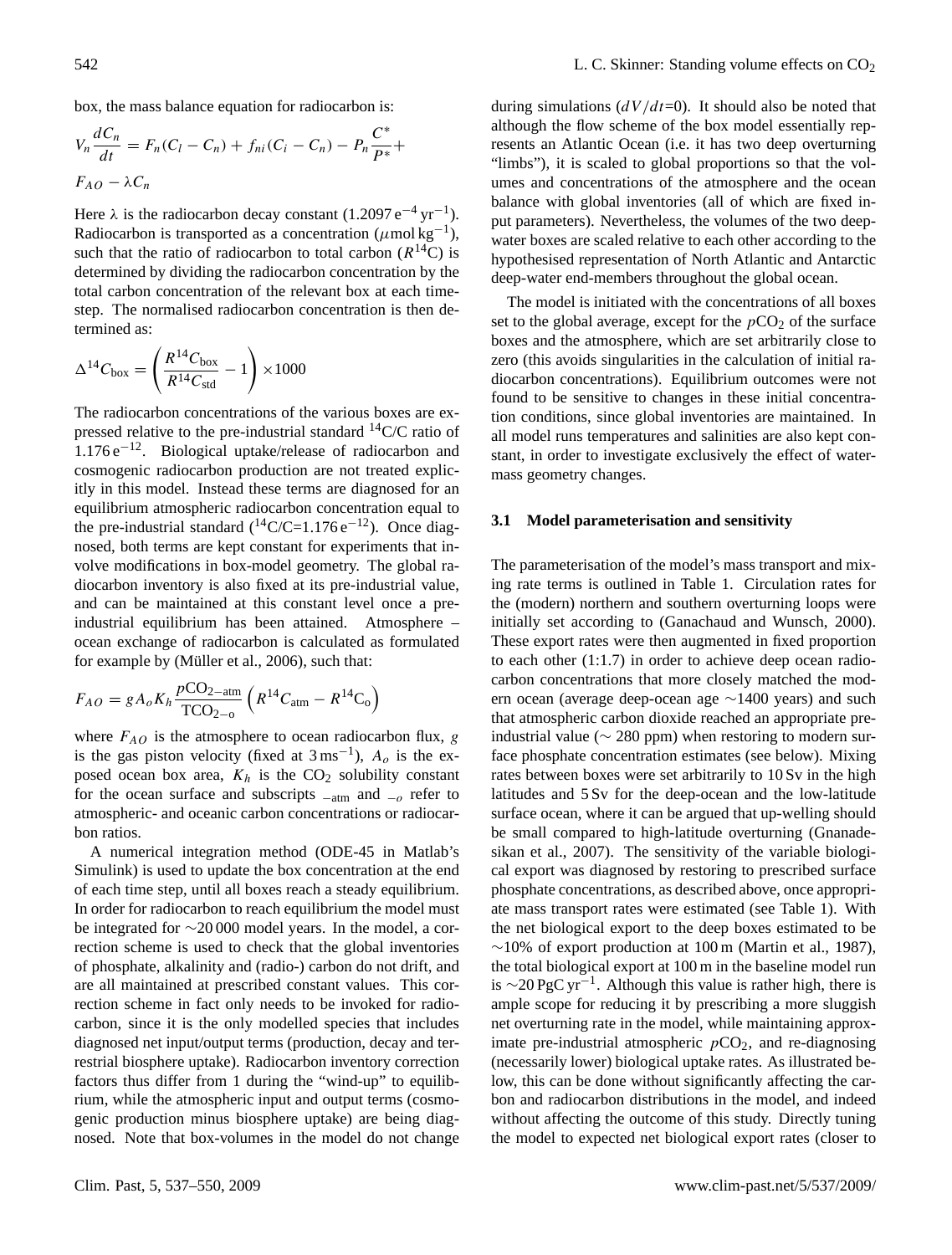$\sim$ 10 PgC yr<sup>-1</sup>, Kohler et al., 2005) can therefore be safely avoided.

Figure 2 illustrates the sensitivity of modelled atmospheric  $pCO<sub>2</sub>$  and deep-ocean radiocarbon ventilation with respect to changes in the physical transport and mixing rate parameters. As expected, the parameter that most strongly constrains both the ocean – atmosphere radiocarbon- and  $CO<sub>2</sub>$ partitioning is the net overturning transport rate  $(F_n + F_s)$ , where  $F_s = F_n/1.7$ ; see Fig. 1). In the majority of the sensitivity tests illustrated in Fig. 2 (solid lines), biological "uptake rates" ( $\omega$ , the variable-export sensitivity) were maintained at the values diagnosed for the baseline "pre-industrial" scenario (i.e. for  $F_n = 28$  Sv,  $F_s = 16.5$  Sv, and for modern surfaceocean phosphate concentrations; see Table 1). However, when surface-ocean nutrient (phosphate) concentrations are restored to modern values while at the same time changing the mixing rate parameters, the impact of large changes in overturning rates on atmospheric  $pCO<sub>2</sub>$  is greatly reduced (crossed circles in Figure 2). This demonstrates how the balance between physical overturning and biological export effectively sets the carbon sequestration capacity of the deep ocean for a given deep-water geometry (e.g. Sarmiento and Toggweiler, 1984). It also illustrates that a lower net biological export could be obtained with a lower net overturning rate, while approximately maintaining pre-industrial  $pCO<sub>2</sub>$ and deep-ocean  $\Delta^{14}$ C.

Clearly, a box-model like the one presented here represents a highly conceptualised system, though in this case only radiocarbon (as a ventilation time-scale indicator), surface-ocean phosphate concentration (as a biological export rate indicator), and atmospheric  $pCO<sub>2</sub>$  (as a carbon climatology indicator) are used to "tune" the model. The rest of the box-model equilibrium chemistry is determined by these conditions, and can therefore be used for a first-order evaluation of the model behaviour. The "realism" of the baseline pre-industrial model scenario is illustrated in Fig. 3 relative to modern/pre-industrial observations (Key et al., 2004; Broecker and Peng, 1982). The modern/pre-industrial "observations" should be seen merely as indications of what plausible box concentrations might be, since their counterparts in reality are difficult to assess. The concentrations, volumes and chemical inventories of the boxes for the baseline control scenario are listed in Table 2. As shown in Fig. 3, even this highly simplified model is capable of mimicking the chemical distribution of the modern ocean with adequate realism, without being explicitly tuned to do so.

The goal will be to explore differences in the equilibrium carbon-sequestration capacity of the box-model ocean for a series of different deep-water box geometries. In order to do this, the model is run to equilibrium after the relative volumes of the two deep-water boxes in the model are changed, while the total volume is of course maintained and while the global chemical inventories and all other model parameters are kept constant.



 $F_{\text{base}}$  deep ocean 14C **(b)** to changes in the box-model physical mixing base-<br>terms, expressed here as percentages relative to the baseline values  $1.$  The crossed circles in the total over the total over the total over the total over the total over the total over the strength ( $F_1$ ) and  $F_2$  $\frac{\partial \Omega}{\partial \Omega}$ , given in Table 1. The crossed circles indicate results for experiments where both the total overturning strength (Fn+Fs) and the **Fig. 2.** Sensitivity of modelled atmospheric  $pCO_2$  (a) and average surface-box biological uptake rates (i.e. export efficiency) were varied in order to maintain prescribed modern surface box phosphate concentrations.

% Change in mixing term

# **4 Model experiments**

As noted above, the reconstruction of past changes in the dynamical structure (flow rates) of the ocean remains a major challenge (Wunsch, 2003; Lynch-Steiglitz et al., 2007). However, proxies for past deep-water composition, such as for example benthic foraminiferal Cd/Ca (Boyle, 1988b),  $\delta^{13}$ C (Duplessy et al., 1988; Curry and Oppo, 2005) and more recently dispersed ferromanganese oxide  $\varepsilon_{Nd}$  (Goldstein and Hemming, 2003), more readily allow us to infer past changes in water-mass distribution. Thus during the last glacial in the Atlantic and the Atlantic sector of the Southern Ocean it would appear that NADW-influenced deep-water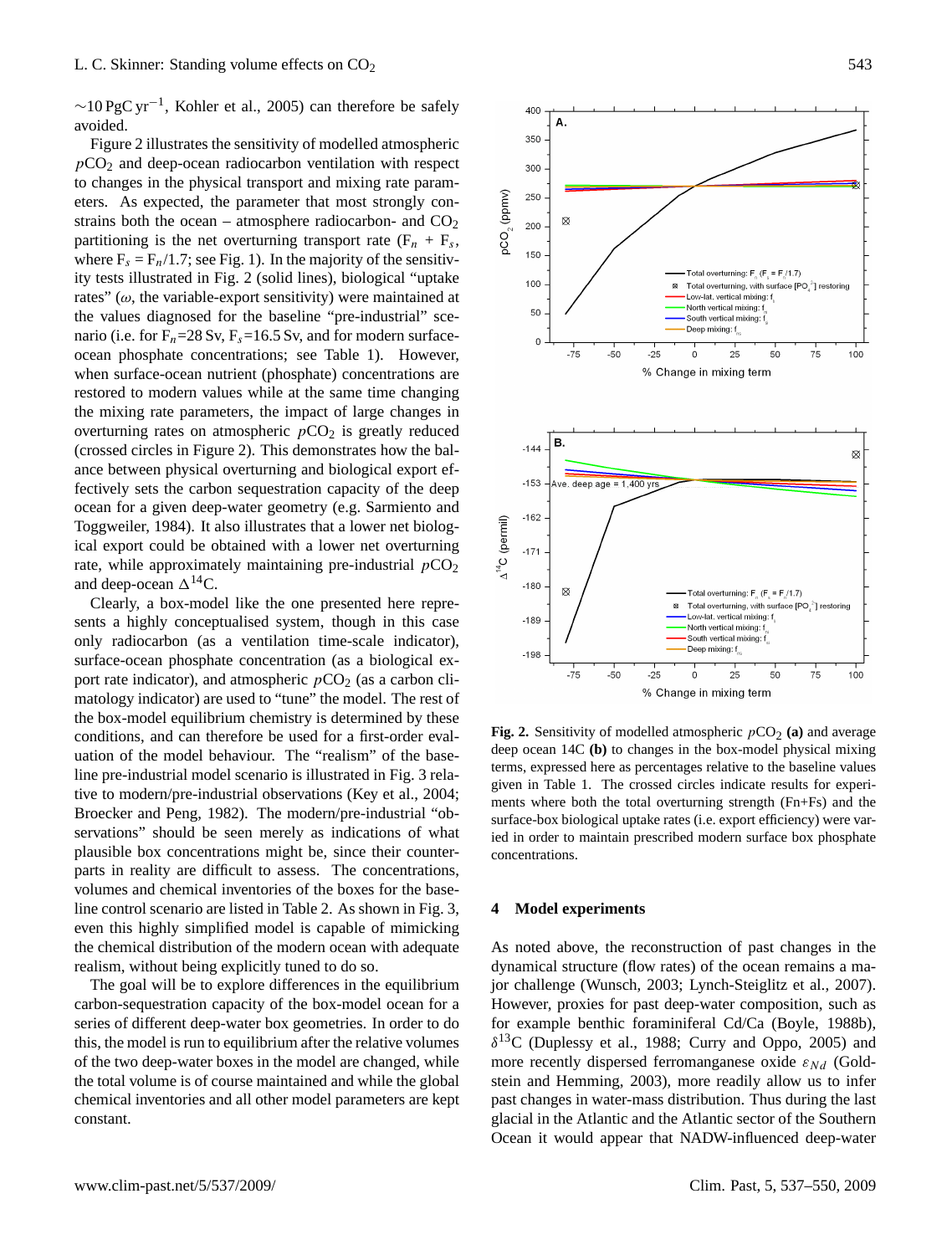| $R_{ns}$ =1.43 |                                 | Box concentrations                                |                                             |                                      |                                            |                           | Box inventories     |                    |                    |  |
|----------------|---------------------------------|---------------------------------------------------|---------------------------------------------|--------------------------------------|--------------------------------------------|---------------------------|---------------------|--------------------|--------------------|--|
| <b>Box</b>     | Box inventory<br>$(10^{19}$ kg) | TCO <sub>2</sub><br>$(\mu$ mol kg <sup>-1</sup> ) | Alkalinity<br>$(\mu$ mol kg <sup>-1</sup> ) | $\Delta^{14}C$<br>( % <sub>0</sub> ) | Phosphate<br>$(\mu$ mol kg <sup>-1</sup> ) | TCO <sub>2</sub><br>(mol) | Alkalinity<br>(mol) | $^{14}$ C<br>(mol) | Phosphate<br>(mol) |  |
| South high     |                                 |                                                   |                                             |                                      |                                            |                           |                     |                    |                    |  |
| latitude       | 1.523                           | 2147                                              | 2310                                        | $-133$                               | 1.98                                       | $3.269E+16$               | $3.517E+16$         | $3.33E + 04$       | $3.016E+13$        |  |
| Low latitude   | 2.725                           | 1870                                              | 2223                                        | $-6$                                 | 0.21                                       | $5.096E+16$               | $6.057E+16$         | $5.96E + 04$       | $5.802E+12$        |  |
| North high     |                                 |                                                   |                                             |                                      |                                            |                           |                     |                    |                    |  |
| latitude       | 0.627                           | 2001                                              | 2233                                        | $-70$                                | 0.53                                       | $1.254E+16$               | $1.400E+16$         | $1.37E + 04$       | $3.302E+12$        |  |
| North deep     | 52.44                           | 2111                                              | 2275                                        | $-119$                               | 1.25                                       | $1.107E + 18$             | $1.193E+18$         | $1.15E + 06$       | $6.560E+14$        |  |
| Intermediate   |                                 |                                                   |                                             |                                      |                                            |                           |                     |                    |                    |  |
| depth          | 40.87                           | 2265                                              | 2330                                        | $-178$                               | 2.40                                       | $9.258E+17$               | $9.522E+17$         | $8.95E + 05$       | $9.792E+14$        |  |
| South deep     | 36.67                           | 2327                                              | 2359                                        | $-200$                               | 2.99                                       | $8.534E+17$               | $8.650E+17$         | $8.03E + 0.5$      | $1.095E+15$        |  |
| Atmosphere     | $1.77E+20$ (mol)                | $270$ (ppm)                                       |                                             | 0.04708                              |                                            | $4.794E+16$               |                     | $5.64E + 04$       |                    |  |
|                |                                 |                                                   |                                             |                                      | Total                                      |                           |                     |                    |                    |  |
|                |                                 |                                                   |                                             |                                      | inventories:                               | $3.03E+18$                | $3.12E+18$          | $3.01E + 06$       | $2.769E+15$        |  |

**Table 2.** Box concentrations and inventories for "baseline" run  $(R_{ns}=1.43)$ .



**Fig. 3.** Comparison of "baseline" box-model scenario results (yaxes) versus plausible expected values based on observations (xaxes; see text). The parameterisation used for the baseline model run is given in Table 1. Dotted lines indicate 1:1 relationship (i.e. equivalent modelled and expected values).

shoaled to a depth of ∼1.8 to 2.5 km, and was replaced at greater depths by southern-sourced (or LCDW-like) deepwater (Lynch-Steiglitz et al., 2007; Marchitto and Broecker, 2005; Hodell et al., 2003). New  $\varepsilon_{Nd}$  evidence from the deep South Atlantic and Indian Ocean (Piotrowski et al., 2009; Piotrowski et al., 2008) also indicates a marked reduction in the contribution of NADW to LCDW exported to these basins.

If we take into account the hypsometry of the ocean floor (Menard and Smith, 1966), and if we assume that northern-sourced deep-water can account for up to 50% of the Lower Circumpolar Deep Water (LCDW) that is exported to the deep Indo-Pacific basins (Broecker and Peng, 1982; Matsumoto, 2007), then we can calculate the expected global volume ratio  $(R_{ns})$  of "northern-sourced deep-water" (NDW) *versus* "southern-sourced deep-water" (SDW) given the depth of a presumed (horizontal) boundary between the two. The rationale behind this approach is that if NADW does not affect the Atlantic sector of the Southern Ocean below a given depth, then LCDW exported to the Indo-Pacific below this depth would also be without significant NADW influence. This is illustrated in Fig. 4, where a rise in the NDW/SDW boundary from 5 km to 2.5 km in the Atlantic is taken to imply a proportionate reduction of the amount of NDW mixed into the Indo-Pacific basins via CDW and hence a global reduction in the total volume ratio of northernto southern deep-water  $(R_{ns})$  from 1.43 to 0.5 between the Holocene and the LGM. Using more sophisticated models of the ocean circulation it should be possible to determine this ratio more exactly for a "physically sensible" ocean circulation and water-mass geometry (e.g. Cox, 1989). This could eventually permit a "calibration" of simulated changes in atmospheric  $pCO_2$  to simulated changes in  $R_{ns}$  (including perhaps for different causes of  $R_{ns}$  change).

In the box model described here, equilibrium atmospheric  $pCO<sub>2</sub>$  is found to drop consistently as the  $R<sub>ns</sub>$  value for the box-model geometry decreases (i.e. NDW gives way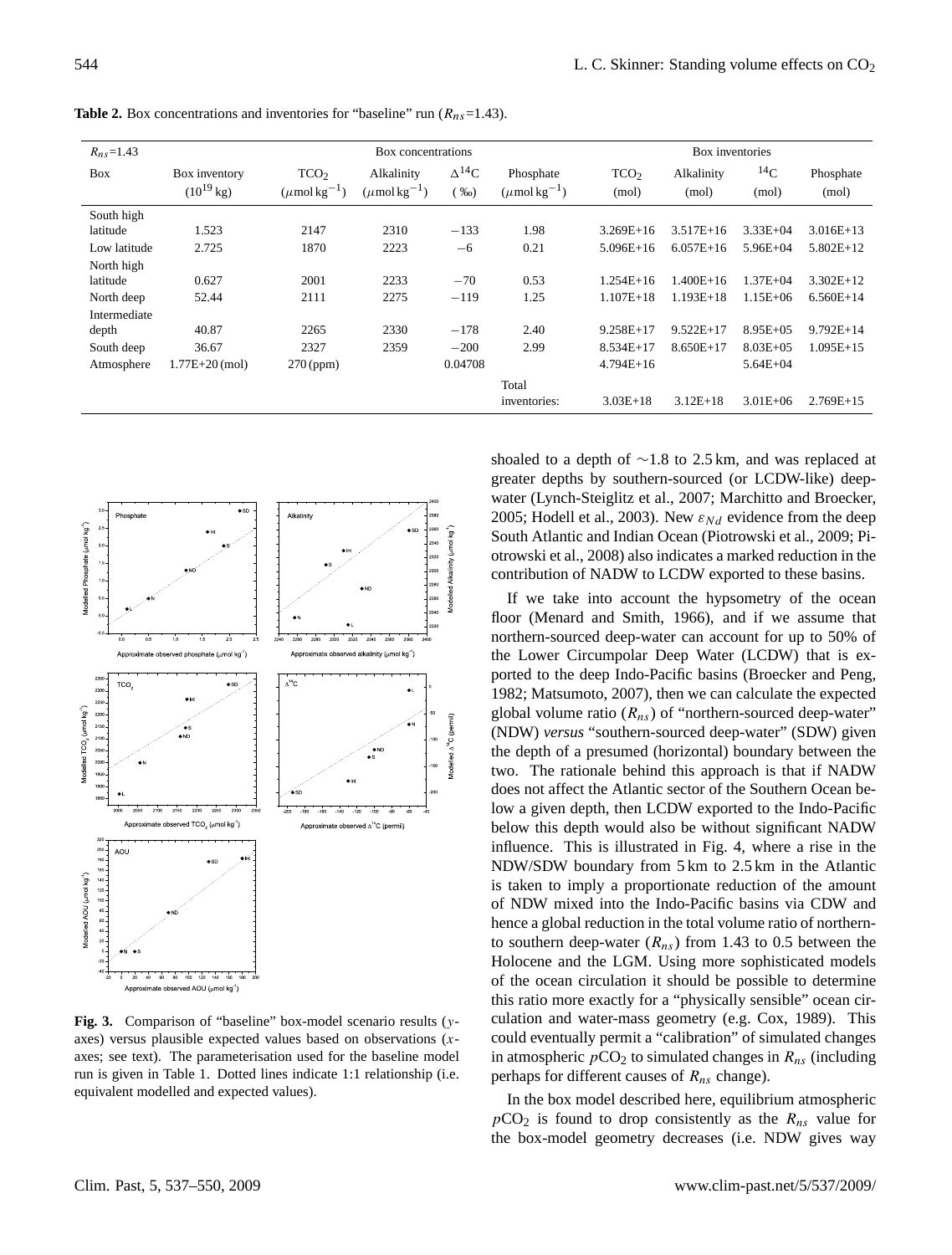

**Fig. 4.** Illustration of how the volume ratio  $(R_{ns})$  of "northern" (NDW) to "southern" (SDW) water-masses is hypothesised the to change based on water-mass boundary shoaling and given the hypsometry of the sea floor. The left hand panel shows changing is is water-mass ratio  $R_{ns}$  versus the water depth of a presumed horizontal water-mass boundary. Solid dots indicate estimated values for "modern" and last glacial maximum (LGM) hydrography. The right hand panel shows how the sea floor area varies with water depth in the Atlantic and Indo-Pacific basins. Shading illustrates how  $R_{ns}$ is calculated, by assuming that SDW fills the abyssal ocean up to the presumed water-mass boundary, while NDW fills only half of the Indo-Pacific basin and all of the Atlantic basin above this. The volume ratio  $R_{ns}$  for a given fill depth is thus estimated as the volume above the fill depth in the Atlantic, plus half the volume above the fill depth in the Indo-Pacific, divided by the volume below the fill depth in the Atlantic and the Indo-Pacific plus half the volume above the fill depth in the Indo-Pacific. This tempers the exaggeration in volume change that would otherwise result from treating the whole ocean as analogous to the Atlantic.

to SDW). This is shown in Fig. 5, where a shift in the NDW/SDW water-mass boundary from 5 km to 2.5 km (or a change in  $R_{ns}$  from 1.43 to 0.5) corresponds to a drop in equilibrium atmospheric  $pCO<sub>2</sub>$  of just over 25 ppm. The box model volumes and chemical inventories for the hypothesised "glacial" water-mass geometry (2.5 km NDW/SDW water-mass boundary,  $R_{ns}$ =0.5) are summarised in Table 3. As expected, a "standing volume effect" such as described here is not going to account for the entirety of glacialinterglacial  $pCO<sub>2</sub>$  change. However, the important and perhaps surprising observation is that this mechanism might account for nearly as much of the glacial-interglacial atmospheric  $pCO<sub>2</sub>$  change as has been attributed to other fundamental mechanisms, such as sea-surface cooling, carbonate compensation, or ocean fertilisation (Sigman and Boyle, 2000; Peacock et al., 2006; Brovkin et al., 2007).



**Fig. 5.** Sensitivity of modelled atmospheric pCO2 to changes in the NDW/SDW volume ratio  $(R_{ns})$ . As the water-mass boundary shoals from  $5 \text{ km}$  (modern baseline) to  $2.5 \text{ km}$  (last glacial),  $R_{ns}$ is estimated to change from 1.43 to 0.5. This results in a 26 ppm drop in atmospheric  $pCO<sub>2</sub>$  in the box model.

# **5 Discussion: sustaining a "standing volume" effect**

by causing an increase in the "efficiency" of the biological The box model experiments illustrated in Fig. 5 appear to confirm the thought experiment described in Sect. 2.0, whereby an ocean that is dominated by LCDW-like deep water holds more  $CO<sub>2</sub>$ . In order to operate effectively however, this sequestration mechanism requires three conditions: 1) there must be rather large changes in water-mass volumes (in the scenario envisaged here ∼60% of the Atlantic and ∼30% of the Indo-Pacific is affected by the reduced NADW contribution); 2) the expanding water-mass must have high  $TCO<sub>2</sub>$  relative to the water it effectively displaces; and 3) the expanding southern overturning loop must not "leak"  $CO<sub>2</sub>$ to the atmosphere very efficiently. These three conditions stem from the fact that the standing volume effect operates pump (via an increase in the deep sea nutrient pool), and by enhancing the solubility pump (via an expansion of a watermass that is colder and relatively poorly equilibrated with the atmosphere), in both cases for a given overturning flux and polar outcrop area. If combined with a lower global average temperature, the expansion of a colder deep watermass would further reduce the average ocean heat content. Once again, the key point is that a change in deep water-mass geometry could provide an effective means of keeping the ocean interior cold (against diffusive and geothermal warming from above and below), without any changes in overall overturning rates. This could be particularly important for enhancing the vertical abyssal temperature gradient if indeed the advection rate of cold deep-water from the poles was significantly reduced during the last glacial, relative to today.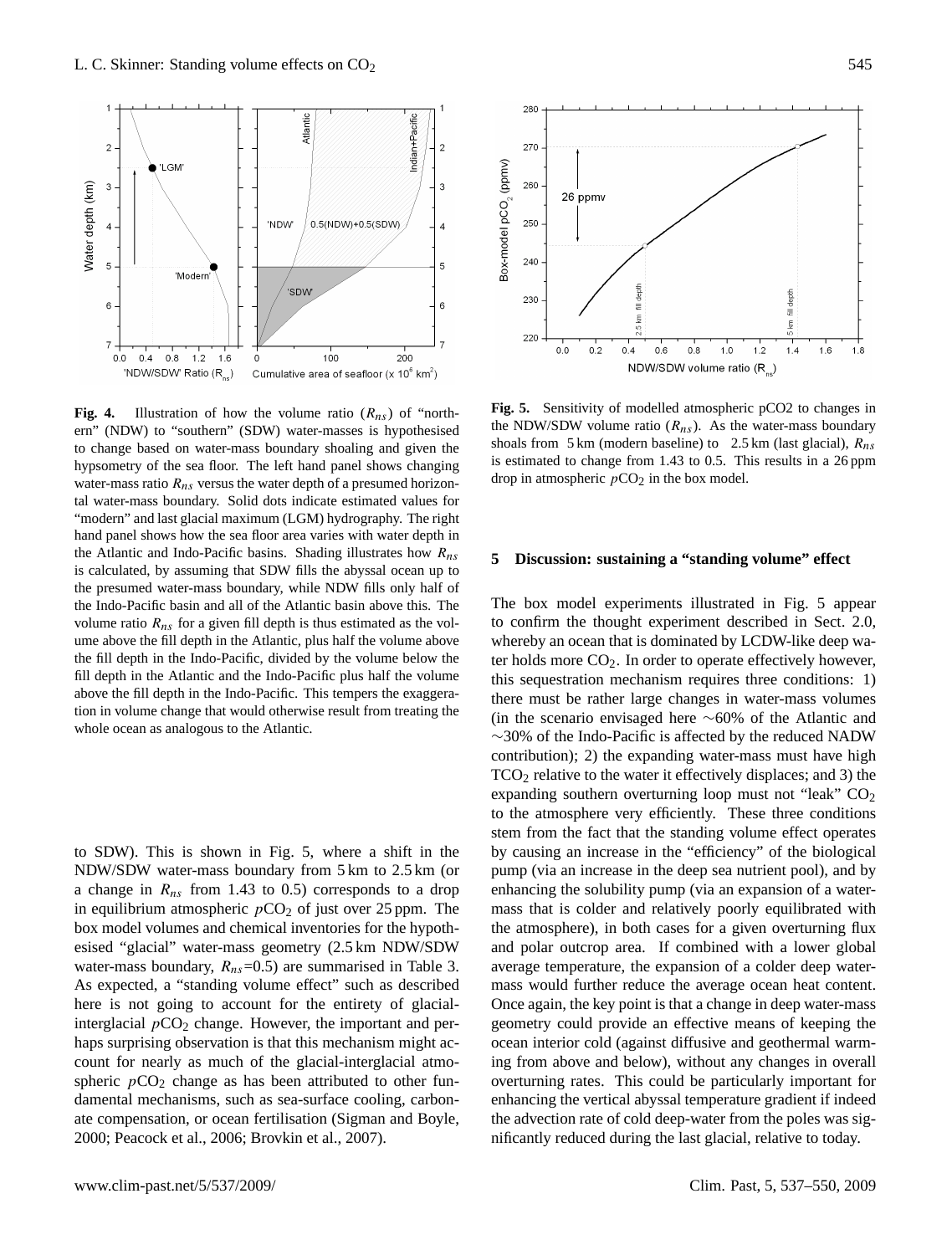| $R_{ns} = 1.43$        |                                 | Box inventories                                   |                                             |                           | Box inventories                            |                           |                     |                    |                    |
|------------------------|---------------------------------|---------------------------------------------------|---------------------------------------------|---------------------------|--------------------------------------------|---------------------------|---------------------|--------------------|--------------------|
| <b>Box</b>             | Box inventory<br>$(10^{19}$ kg) | TCO <sub>2</sub><br>$(\mu$ mol kg <sup>-1</sup> ) | Alkalinity<br>$(\mu$ mol kg <sup>-1</sup> ) | $\Delta^{14}C$<br>$(\%o)$ | Phosphate<br>$(\mu$ mol kg <sup>-1</sup> ) | TCO <sub>2</sub><br>(mol) | Alkalinity<br>(mol) | $^{14}$ C<br>(mol) | Phosphate<br>(mol) |
| South high<br>latitude | 1.523                           | 2114                                              | 2293                                        | $-119$                    | 1.60                                       | $3.220E+16$               | $3.493E+16$         | $3.34E + 04$       | $2.437E+13$        |
| Low latitude           | 2.725                           | 1842                                              | 2213                                        | 11                        | 0.00                                       | $5.019E+16$               | $6.030E+16$         | $5.97E + 04$       | $0.000E + 00$      |
| North high<br>latitude | 0.627                           | 1967                                              | 2222                                        | $-53$                     | 0.30                                       | $1.234E+16$               | $1.393E+16$         | $1.37E + 04$       | 1.881E+12          |
| North deep             | 29.7                            | 2071                                              | 2261                                        | $-100$                    | 1.00                                       | $6.150E+17$               | $6.715E+17$         | $6.51E + 0.5$      | $2.970E+14$        |
| Intermediate<br>depth  | 40.87                           | 2224                                              | 2314                                        | $-162$                    | 2.10                                       | $9.087E+17$               | $9.456E+17$         | $8.96E + 0.5$      | $8.583E+14$        |
| South deep             | 59.4                            | 2303                                              | 2346                                        | $-190$                    | 2.70                                       | 1.368E+18                 | $1.394E+18$         | $1.30E + 06$       | $1.604E+15$        |
| Atmosphere             | $1.77E+20$ (mol)                | $244$ (ppm)                                       |                                             | 20.02                     |                                            | $4.333E+16$               |                     | $5.20E + 04$       |                    |
|                        |                                 |                                                   |                                             |                           | Total<br>inventories:                      | $3.03E+18$                | $3.12E+18$          | $3.01E + 06$       | $2.769E+15$        |

**Table 3.** Box concentrations and inventories for "glacial" run  $(R_{ns}=0.5)$ .

Because the proposed standing volume effect operates via modulations of the biological and solubility pumps, it should combine additively with other imposed changes in gas-exchange or nutrient utilisation in the Southern Ocean, due to sea-ice expansion, increased upper-ocean stratification or ocean fertilisation for example. This is shown in Fig. 6, which shows that independently imposed changes in Southern Ocean air-sea gas exchange do not attenuate the standing volume effect at all, while a completely depleted Southern Ocean nutrient pool only attenuates the standing volume effect by ∼50% (due to the near elimination of the surface nutrient pool that the expanding SDW can draw from). One implication of the results shown in Fig. 6 is that imposed changes in gas exchange or biological export will result in a greater change in atmospheric  $pCO<sub>2</sub>$  if they are accompanied by an increase in the volumetric dominance of southernsourced deep-water.

Previously, it has been suggested on the basis of first order principles and numerical modelling experiments that if global nutrient inventories are maintained while surface nutrients are depleted, either via reduced overturning rates or increased biological export rates, atmospheric  $pCO<sub>2</sub>$  will vary in proportion to the resulting average preformed nutrient concentration of the deep sea (Ito and Follows, 2005; Sigman and Haug, 2003; Toggweiler et al., 2003; Marinov et al., 2006). The average deep-sea preformed nutrient concentration is thus suggested to scale with atmospheic  $pCO<sub>2</sub>$ , with an estimated ∼130–170 ppm change in  $pCO<sub>2</sub>$ per  $1 \mu$ mol kg<sup>-1</sup> change in preformed phosphate (Ito and Follows, 2005; Sigman and Haug, 2003; Marinov et al., 2006). One way to explain the positive correlation is that any change that acts to reduce the mean nutrient (i.e. phosphate) concentration at the ocean surface (especially in regions of deepwater formation, Marinov et al., 2006) will result in: (1) a reduction of the advected nutrient flux into the ocean



**Fig. 6.** Sensitivity of the modelled change in atmospheric  $pCO_2$  to changes in  $R_{ns}$  when Southern Ocean gas exchange efficiency is enhanced/reduced and Southern Ocean biological export efficiency is enhanced to 100%. The sensitivity of  $pCO<sub>2</sub>$  to  $R<sub>ns</sub>$  remains positive in each case, such that a reduction in  $pCO<sub>2</sub>$  driven by gas exchange or biological export change would be enhanced by a reduction in  $R_{ns}$ .

interior (thus lowering the mean preformed nutrient concentration of deep sea); and (2) an increase in the total nutrient concentration of the deep-sea (due to the conservation of ocean nutrients), thus sequestering more carbon in the deep sea.

The proposed scaling between mean deep-sea preformed nutrient concentrations and atmospheric  $pCO<sub>2</sub>$  might be taken to imply that the domination of the deep sea by LCDWlike deep water (with a relatively high preformed nutrient concentration) would cause atmospheric  $pCO<sub>2</sub>$  to rise, contrary to the hypothesis presented here (Toggweiler et al.,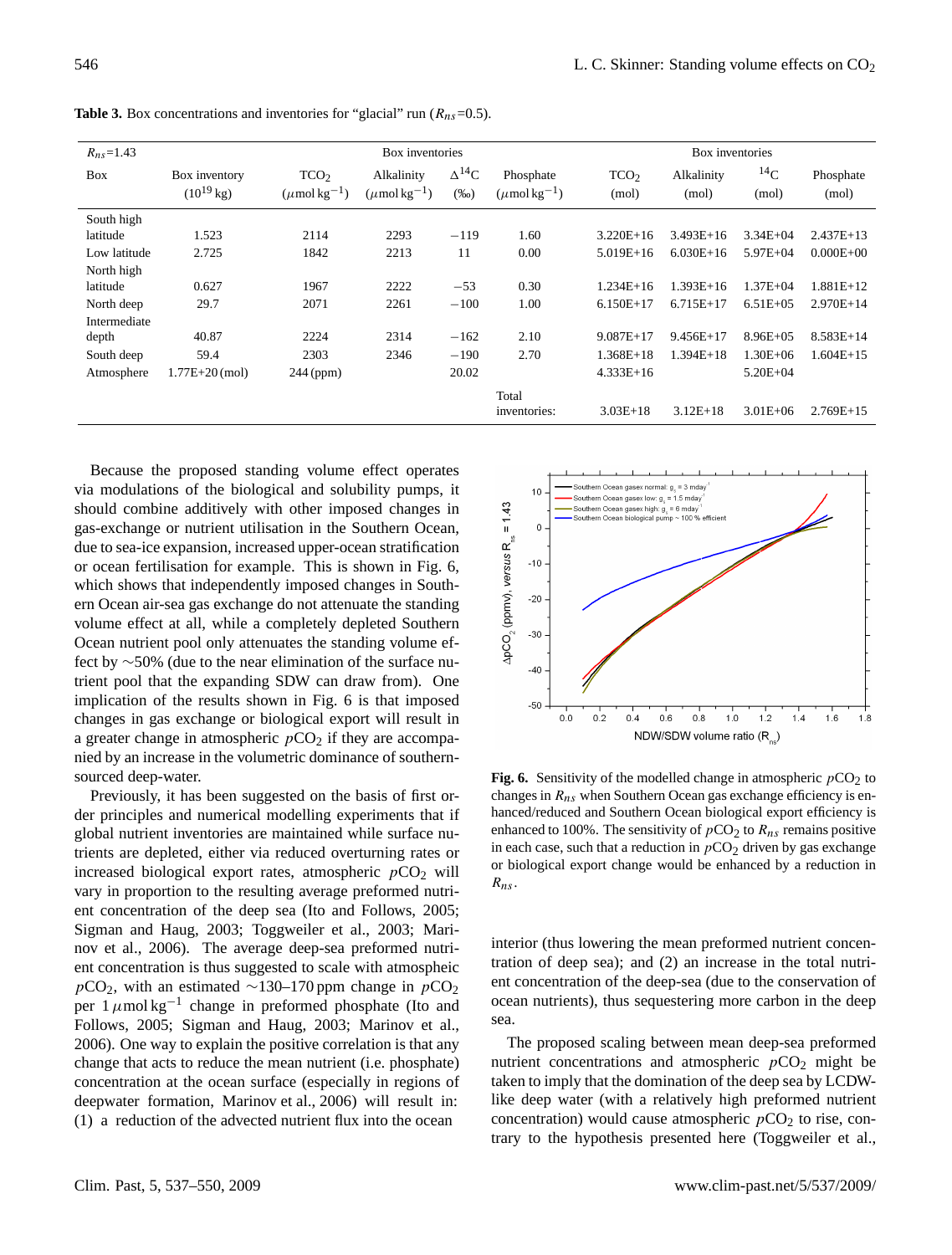2003; Sigman and Haug, 2003). This apparent contradiction can be clarified by considering a heterogeneous deep-sea with constant total volume despite variable deep-sea watermass volumes. The conservation of the global carbon inventory in this system can be stated as follows:

$$
B_{\text{tot}} = M p \text{CO}_2 + V_{\text{surf}} \left\{ \overline{C_{\text{surf}}} \right\} + V_d \left\{ \overline{C_d} \right\}
$$
  
=  $M p \text{CO}_2 + V_{\text{surf}} \left\{ \overline{C_{\text{surf}}} \right\} + V_{sd} \left\{ C_{sd} \right\} + V_{nd} \left\{ C_{nd} \right\}$ 

where M is the total molar content of the atmosphere;  $V_d$ ,  $V_{sd}$ ,  $V_{nd}$  and  $V_{surf}$  are the volumes of the whole deep ocean, southern deep-water component, northern deep-water component, and surface ocean respectively;  $\overline{C_d}$  and  $\overline{C_{\text{surf}}}$  are the mean carbon concentrations in the deep- and surface ocean;  $C_{sd}$  and  $C_{nd}$  are the southern- and northern deep-water carbon concentrations; and  $B_{\text{tot}}$  is the global carbon inventory. In this system, any perturbation to the carbon budget of the deep-sea must be balanced by a change in the atmospheric carbon content, which will remain in approximate equilibrium with the carbon content of the surface ocean. If we consider a perturbation to the system due only to changing  $V_s$ at the expense of  $V_n$  (i.e.  $\delta V_{sd} = -\delta V_{nd}$ ), where  $R_{C:P}$  is the Redfield  $C: P$  ratio, then we find that (cf. Ito and Follows, 2005):

$$
\frac{\delta p \text{CO}_2}{\delta V_{sd}} = \frac{(C_{nd} - C_{sd})}{M\gamma} = \frac{R_{C:P} (P_{nd} - P_{sd})}{M\gamma} = \frac{V_{\text{surf}} R_{C:P} (\Delta P_{\text{surf}})}{\delta V_{sd} M\gamma}
$$

where:

$$
\gamma = 1 + \frac{V_{\text{surf}} \overline{C_{\text{surf}}}}{M \gamma_{\text{DIC}} p \text{CO}_2}
$$

In the above equation  $\gamma$  is a dimensionless parameter that accounts for the equilibration between the atmosphere and the surface ocean, and represents the relative magnitudes of the atmospheric and surface ocean carbon reservoirs, via the "Revelle factor" (buffer factor),  $\gamma_{\text{DIC}}$ . Although this parameter may vary with physical/climatic conditions, it is assumed to be constant in the discussion that follows. This is justified on the grounds that during the last glacial any changes in  $\gamma$  are likely to have been negative rather than positive, as a result of decreased equilibration between the glacial ocean and the atmosphere, especially in the Southern Ocean as described in Sect. 2. This would only tend to exacerbate, rather than attenuate, the relationships described below.

The above relationships, which are drawn from the framework proposed by Ito and Follows (2005), confirm the intuitive expectation that changes in  $pCO<sub>2</sub>$  and the surface nutrient concentration ( $\Delta P_{\text{surf}}$ ) or TCO<sub>2</sub> should all be negative for increasing  $V_s$  as long as the expanding southern deep-water mass has a higher nutrient content and  $TCO<sub>2</sub>$  than the watermass it replaces ( $C_{sd} > C_{nd}$ ). Otherwise, the opposite is true. The mean preformed nutrient concentration of the deep sea can be defined as the total flux of dissolved nutrients into the sub-surface (i.e. the sum of the products of surface phosphate and their associated downward mass transport terms) divided by the net overturning circulation (e.g. Sigman and Haug, 2003). This means that mean preformed nutrients in the deep-sea must also decrease as  $V_{sd}$  increases and  $pCO_2$ decreases (again if  $C_{nd} < C_{sd}$ ). Hence as long as the postulated changes in deep water-mass volumes cause the surface  $TCO<sub>2</sub>$  and nutrient concentrations to drop (especially in regions of deep-water formation), we can expect them to cause a drop in atmospheric  $pCO<sub>2</sub>$  and a drop in mean deep-water preformed nutrient concentration, all because of an increase in the total deep-sea nutrient *inventory*.

In the box model experiments carried out here, the expected theoretical relationships based on the arguments presented above, and based on previous work (Ito and Follows, 2005; Sigman and Haug, 2003; Toggweiler et al., 2003; Marinov et al., 2006), are borne out: atmospheric  $pCO<sub>2</sub>$ drops by almost 100 ppm per 1  $\mu$ mol kg<sup>-1</sup> drop in the mean preformed nutrient concentration in the ocean interior boxes (calculated from Tables 1, 2 and 3). The proposed standing volume effect therefore appears to be consistent with previous conceptualisations of the biological pump and its variable efficiency, although it demonstrates that dissolved- or particulate export rates are not the only parameters controlling the mean surface-to-deep nutrient/carbon concentration gradient in a closed system.

# **6 Ocean circulation and the "CO<sup>2</sup> stew"**

The main purpose of the present study is not to attempt a complete simulation or explanation of glacial-interglacial atmospheric  $CO<sub>2</sub>$  change, nor is it to suggest that ocean circulation rates and biological export rates are unimportant for glacial-interglacial  $CO<sub>2</sub>$  change. Rather, the goal here is to draw a distinction between two separate aspects of the "ocean circulation" (water-mass distribution *versus* water-mass renewal/overturning rates) in terms of their respective roles in glacial-interglacial  $CO<sub>2</sub>$  change. Based on a simple thought experiment and a set of box-model tests, it would appear that a surprisingly large portion of the glacial-interglacial  $CO<sub>2</sub>$  change might be explained simply by changes in the volumetric contribution of contrasting deep-water end-members to the deep sea, prior to any imposed changes in overturning-, gas exchange- or biological export rates. The proposed "standing volume effect" would arise due to substantial changes in the volume of relatively high- $TCO<sub>2</sub>$  (LCDW-like) deep-water filling the ocean basins, and requires only that the expanding overturning loop does not "leak" excess  $CO<sub>2</sub>$  to the atmosphere as a result of countervailing changes in biological export rates or gas exchange rates for example. Indeed, the standing volume effect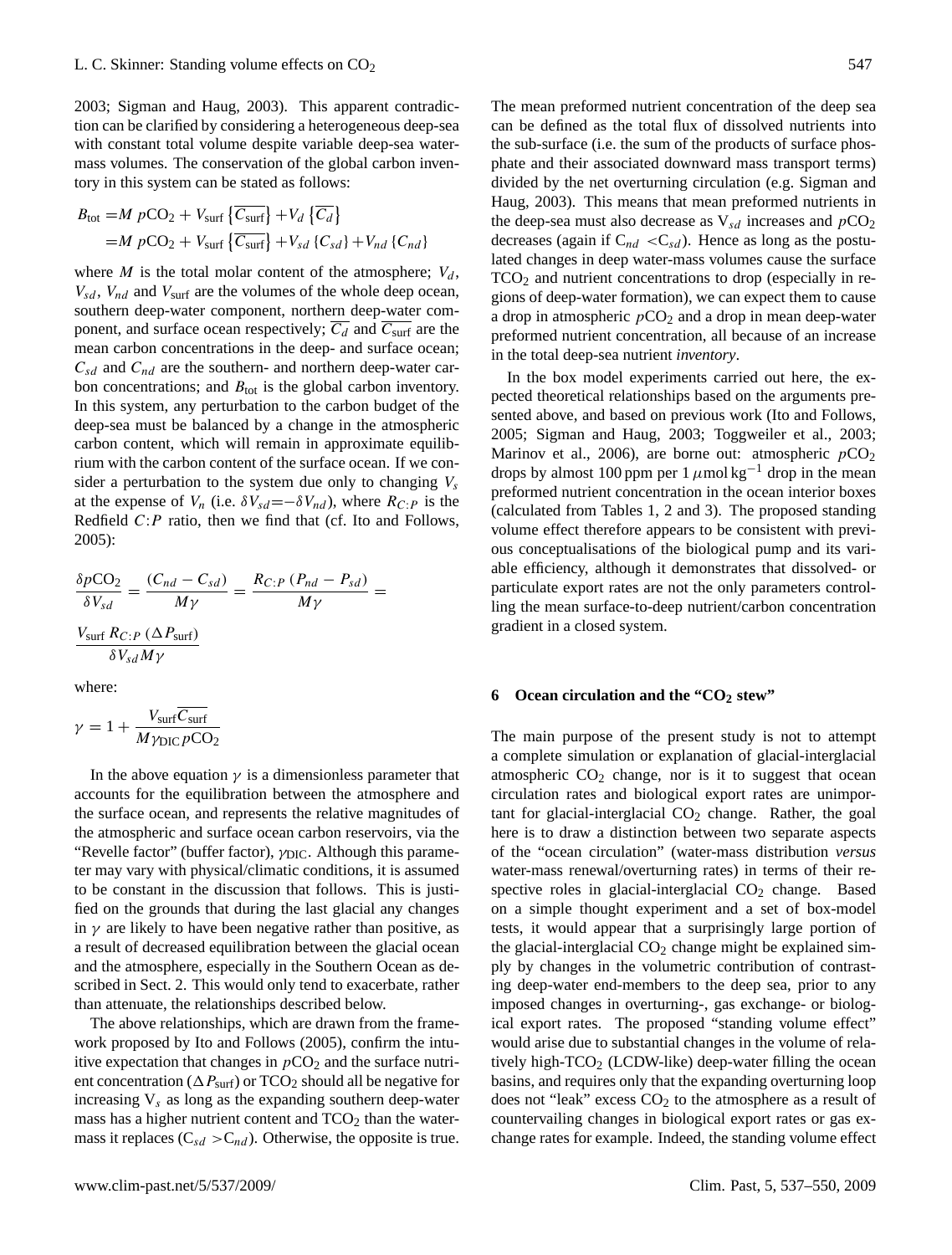will be additive with respect to accompanying changes in biological export or gas exchange around Antarctica.

Although previous studies that have simulated glacial atmospheric  $CO<sub>2</sub>$  using complex numerical models with accurate bathymetry (e.g. Heinze et al., 1991) may have already included the proposed standing volume effect implicitly, none so far have tried to identify or quantify its possible impact on glacial  $CO<sub>2</sub>$  draw-down. Although one recent exception (Brovkin et al., 2007) has suggested that the expansion of AABW at the expense of NADW in the glacial ocean might have caused atmospheric  $CO<sub>2</sub>$  to drop by as much as 43 ppm, this estimate includes the effects of changes in deep-water overturning rates (reduced NADW export rate by ∼20% and intensified AABW export rate). The proposed standing volume effect therefore remains to be tested adequately using complex numerical model simulations of the glacial ocean circulation.

If the simple standing volume mechanism proposed here for enhancing deep-sea carbon sequestration can be incorporated into the list of "ingredients" that have contributed to glacial-interglacial  $CO<sub>2</sub>$  change (Peacock et al., 2006; Kohler et al., 2005; Archer et al., 2000; Sigman and Boyle, 2000), it may help to reduce or eliminate the  $CO<sub>2</sub>$  deficit that remains to be explained by appealing to more equivocal or controversial processes. More importantly however, it may also help us to evaluate more explicitly the role of the 'ocean circulation' as an ingredient in the glacial-interglacial " $CO<sub>2</sub>$  stew", as well as the triggers that repeatedly pushed the marine carbon cycle between glacial and interglacial modes (Paillard and Parrenin, 2004; Shackleton, 2000). This is especially true if the mechanisms or timescales for changing the vertical mass transport rate in the ocean differ from those for changing the (vertical) redistribution of contrasting deep-water end-members. Indeed, a de-convolution of the expected impacts of an altered "ocean circulation" into renewal-rate effects and standing-volume effects can only gain importance to the extent that proxy evidence for a large reduction in the net overturning rate of the glacial ocean remains equivocal (Lynch-Steiglitz et al., 2007), and/or theoretical support for such a change continues to be debated (Wunsch, 2003).

*Acknowledgements.* The author is grateful for helpful discussions with E. Gloor, P. Koelher, R. Toggweiler, E. Galbraith and M. McIntyre, as well as the input of two anonymous reviewers. The author would also like to acknowledge research fellowships provided by The Royal Society and Christ's College Cambridge.

Edited by: R. Zeebe

# **References**

Adkins, J. F., McIntyre, K., and Schrag, D. P.: The salinity, temperature and d18o of the glacial deep ocean, Science, 298, 1769– 1773, 2002.

- Archer, D. and Maier-Reimer, E.: Effect of deep-sea sedimentary calcite preservation on atmospheric  $\cos$  concentration, Nature, 367, 260–263, 1994.
- Archer, D., Winguth, A., Lea, D. W., and Mahowald, N.: What caused the glacial/interglacial atmospheric  $pco<sub>2</sub>$  cycles?, Rev. Geophys., 38, 159–189, 2000.
- Bard, E.: Correction of accelerator mass spectrometry 14c ages measured in planktonic foraminifera: Paleoceanographic implications, Paleoceanography, 3, 635–645, 1988.
- Barker, S., Diz, P., Vautravers, M., Pike, J., Knorr, G., Hall, I. R., and Broecker, W.: Interhemispheric atlantic seesaw response during the last deglaciation, Nature, 457, 1097–1102, 2009.
- Boyle, E.: Cadmium and d13c paleochemical ocean distributions during the stage 2 glacial maximum, Ann. Rev. Earth Planet. Sci., 20, 245–287, 1992.
- Boyle, E. A.: The role of vertical fractionation in controlling late quaternary atmospheric carbon dioxide, J. Geophys. Res., 93, 15701–715714, 1988a.
- Boyle, E. A.: Cadmium: Chemical tracer fro deepwater paleoceanography, Paleoceanography, 3, 471–489, 1988b.
- Broecker, W. S.: Glacial to interglacial changes in ocean chemistry, Prog. Oceanogr., 11, 151–197, 1982a.
- Broecker, W. S.: Ocean chemistry during glacial time, Geochim. Cosmochim. Ac., 46, 1698–1705, 1982b.
- Broecker, W. S. and Peng, T. H.: Tracers in the sea, Eldigio Press, Palisades, New York, USA, 690 pp., 1982.
- Broecker, W. S. and Peng, T.-H.: The cause of the glacial to interglacial atmospheric  $co<sub>2</sub>$  change: A polar alkalinity hypothesis, Global Biogeochem. Cy., 3, 215–239, 1989.
- Brovkin, V., Ganopolski, A., Archer, D., and Rahmstorf, S.: Lowering glacial atmospheric  $\cos_2$  in response to changes in oceanic circulation and marien biogeochemistry, Paleoceanography, 22, 1–14, 2007.
- Cox, M. D.: An idealized model of the world ocean. Part i: The global-scale water masses, J. Phys. Oceanogr., 19, 1730–1752, 1989.
- Curry, W. B., Duplessy, J. C., Labeyrie, L. D., and Shackleton, N. J.: Changes in the distribution of d13c of deep water sigma-co $_2$ between the last glaciation and the holocene, Paleoceanography, 3, 317–341, 1988.
- Curry, W. B. and Oppo, D. W.: Glacial water mass geometry and the distribution of  $\delta^{13}$ C of sigma-CO<sub>2</sub> in the western atlantic ocean, Paleoceanography, 20, PA1017, doi:10.1029/2004PA001021,2005.
- Denman, K. L., Brasseur, G., Chidthaisong, A., Ciasis, P., Cox, P. M., Dickinson, R. E., Hauglustaine, D., Heinze, C., Holland, E., Jacob, D., Lohmann, U., Ramachandran, S., da Silva Dias, P. L., Wofsy, S. C., and Zhang, X.: Couplings between changes in the climate system and biogeochemistry, in: Climate change 2007: The physical basis. Contribution of working group i to the fourth assessment report of the intergovernmental panel on climate change, edited by: Solomon, S., Qin, D., Manning, M., Chen, Z., Marquis, M., Averyt, K. B., Tignor, M., and Miller, H. L., Cambridge University Press, Cambridge, New York, 499– 587, 2007.
- Dugdale, R. C.: Nutrient limitation in the sea: Dynamics, identification, and significance, Limnol. Oceanogr., 12, 685–695, 1967.
- Duplessy, J.-C., Shackleton, N. J., Fairbanks, R. G., Labeyrie, L., Oppo, D., and Kallel, N.: Deep water source variations during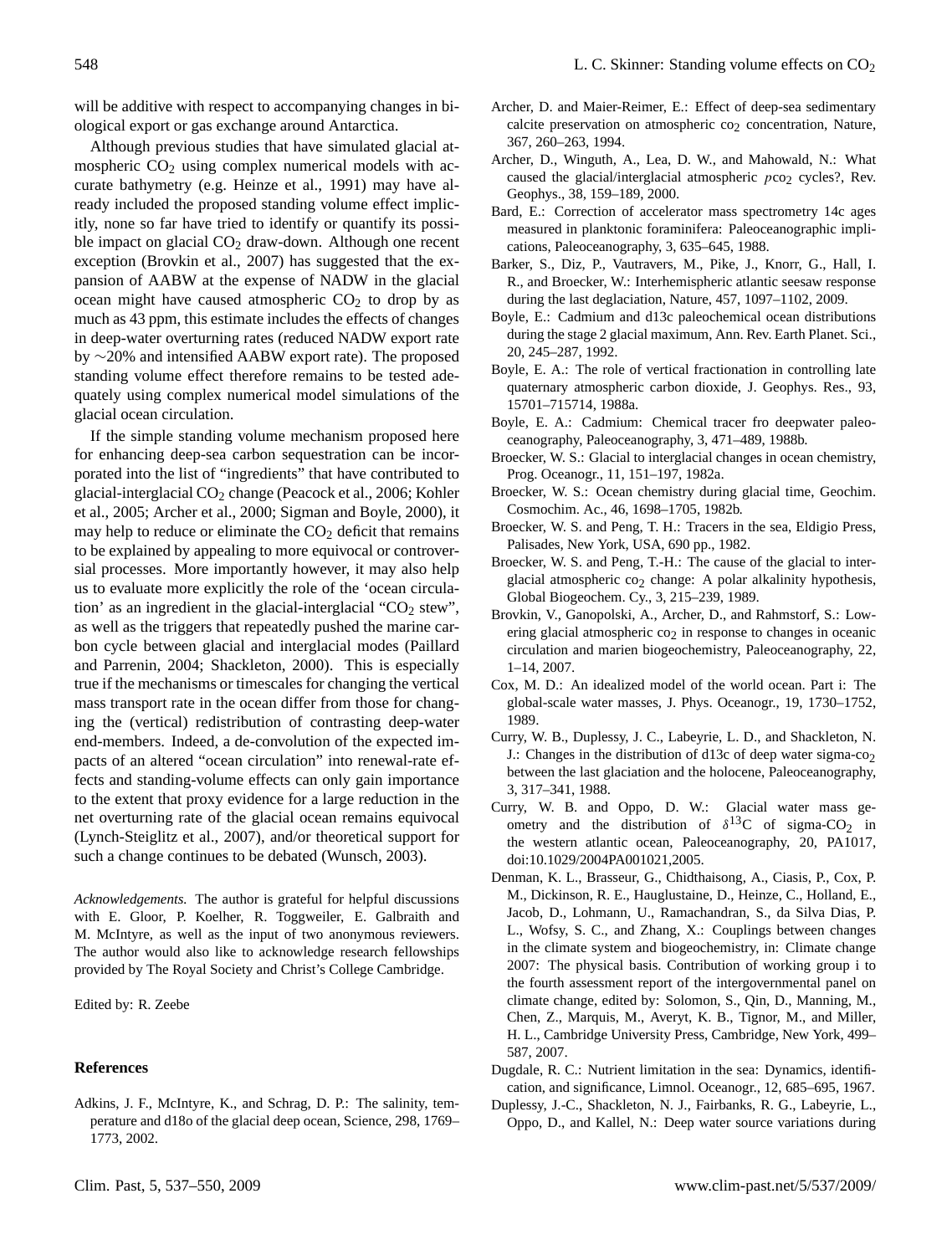the last climatic cycle and their impact on global deep water circulation, Paleoceanography, 3, 343–360, 1988.

- Ganachaud, A. and Wunsch, C.: Improved estimates of global ocean circulation, heat transport and mixing from hydrographic data, Nature, 408, 453–457, 2000.
- Garcia, H. E., Locarnini, T. P., and Antonov, J. I.: World ocean atlas 2005, volume 4, Nutrients (phosphate, nitrate, silicate), US Government Printing Office, Washington DC, USA, 396 pp., 2006.
- Gildor, H. and Tziperman, E.: Physical mechanisms behind biogeochemical glacial-interglacial co<sub>2</sub>variations, Geophys. Res. Lett., 28, 2421–2424, 2001.
- Gnanadesikan, A., de Boer, A. M., and Mignone, B. K.: A simple theory of the pycnocline and overturning revisited, in: Ocean circulation: Mechanisms and impacts, edited by: Schmittner, A., Chiang, C. H., and Hemming, S. R., Geophysical monograph, AGU, Washington DC, USA, 19–32, 2007.
- Goldstein, S. L. and Hemming, S. R.: Long-lived isotopic tracers in oceanography, paleoceanography and ice-sheet dynamics, in: Treatise on geochemistry, edited by: Elderfield, H., Elsevier, 453–489, 2003.
- Gordon, A. L.: Comment on the south atlantic's role in the global circulation, in: The south atlantic: Present and past circulation, edited by: Wefer, G., Berger, A., Siedler, G., and Webb, D. J., Springer-Verlag, Berlin, Heidelberg, Germany, 121–124, 1996.
- Heinze, C., Maier-Reimer, E., and Winn, K.: Glacial pco<sub>2</sub> reduction by the world ocean: Experiments with the hamburg carbon cycle model, Paleoceanography, 6, 395–430, 1991.
- Hodell, D. A., Venz, K. A., Charles, C. D., and Ninneman, U. S.: Pleistocene vertical carbon isotope and carbonate gradients in the south atlantic sector of the southern ocean, Geochem. Geophys. Geosys., 4, GC1004, doi:10.1029/2002GC000367, 2003.
- Ito, T. and Follows, M. J.: Preformed phosphate, soft tissue pump and atmospheric  $\cos_2$ , J. Mar. Res., 63, 813–839, 2005.
- Keeling, R. F. and Stephens, B. B.: Antarctic sea ice and the control of pleistocene climate instability, Paleoceanography, 16, 112– 131, 2001.
- Keigwin, L. D. and Lehmann, S. J.: Deep circulation change linked to heinrich event 1 and younger dryas in a mid-depth north atlantic core, Paleoceanography, 9, 185–194, 1994.
- Keigwin, L. D.: Radiocarbon and stable isotope constraints on last glacial maximum and younger dryas ventilation in the western north atlantic, Paleoceanography, 19, 1–15, 2004.
- Key, R. M., Kozyr, A., Sabine, C., Lee, K., Wanninkhof, R., Bullister, J. L., Feely, R. A., Millero, F. J., Mordy, C., and Peng, T.-H.: A global ocean carbon climatology: Results from the global data analysis project (glodap), Global Biogeochem. Cycles, 18, 1–23, 2004.
- Kim, S.-J., Flato, G. M., and Boer, G. J.: A coupled climate model simulation of the last glacial maximum, part 2: Approach to equilibrium, Clim. Dynam., 20, 635–661, 2003.
- Knox, F. and McElroy, M.: Changes in atmospheric  $co_2$ : Influence of marine biota at high latitude, J. Geophys. Res., 89, 4629–4637, 1984.
- Kohler, P., Fischer, H., Munhoven, G., and Zeebe, R. E.: Quantitative interpretation of atmospheric carbon records over the last glacial termination, Global Biogeochem. Cy., 19, 1–24, 2005.
- Lynch-Steiglitz, J., Adkins, J. F., Curry, W. B., Dokken, T., Hall, I. R., Heguera, J. C., Hirschi, J. J.-M., Ivanova, E. V., Kissel, C., Marchal, O., Marchitto, T. M., McCave, I. N., McManus, J. F.,

Mulitza, S., Ninneman, U. S., Peeters, F. J. C., Yu, E.-F., and Zahn, R.: Atlantic meridional overturning circulation during the last glacial maximum, Science, 316, 66–69, 2007.

- Marchal, O., Stocker, T. F., and Joos, F.: A latitude-depth, circulation-biochemical ocean model for paleoclimate studies. Development and sensitivities, Tellus, 50B, 290–316, 1998.
- Marchal, O. and Curry, W. B.: On the abyssal circulation in the glacial atlantic, J. Phys. Oceanogr., 38, 2014–2037, 2008.
- Marchitto, T. M., Oppo, D. W., and Curry, W. B.: Paired benthic foraminiferal cd/ca and zn/ca evidence for a greatly increased presence of southern ocean water in the glacial north atlantic, Paleoceanography, 17, 10.11–10.16, 2002.
- Marchitto, T. M. and Broecker, W.: Deep water mass geometry in the glacial atlantic ocean: A review of constraints from the paleonutrient proxy cd/ca, Geochem. Geophys. Geosys., 7, 1–16, 2005.
- Marchitto, T. M., Lehman, S. J., Otiz, J. D., Fluckiger, J., and van Geen, A.: Marine radiocarbon evidence for the mechanism of deglacial atmospheric co<sub>2</sub> rise, Science, 316, 1456–1459, 2007.
- Marinov, I., Gnadesikan, A., Toggweiler, J. R., and Sarmiento, J. L.: The southern ocean biogeochemical divide, Nature, 441, 964– 967, 2006.
- Martin, J. H., Knauer, G. A., Karl, D. M., and Broenkow, W. W.: Vertex: Carbon cycling in the northeast pacific, Deep-Sea Res., 34, 267–286, 1987.
- Matsumoto, K.: Radiocarbon-based circulation age of the world oceans, J. Geophys. Res., 112, 1–7, 2007.
- Menard, H. W. and Smith, S. M.: Hypsometry of ocean basin provinces, J. Geophys. Res., 71, 4305–4325, 1966.
- Michel, E., Labeyrie, L., Duplessy, J.-C., and Gorfti, N.: Could deep subantarctic convection feed the worl deep basins during last glacial maximum?, Paleoceanography, 10, 927–942, 1995.
- Millero, F. J.: Thermodynamics of the carbon dioxide system in the oceans, Geochim. Cosmochim. Ac., 59, 661–677, 1995.
- Müller, S. A., Joos, F., Edwards, N. R., and Stocker, T. F.: Water mass distribution and ventilation time scales in a cost-efficient, three-dimensional ocena model, J. Climate, 19, 5479–5499, 2006.
- Najjar, R. G., Sarmiento, J. L., and Toggweiler, J. R.: Downward transport and fate of organic matter in the ocean: Simulations with a general circulation model, Global Biogeochem. Cy. , 6, 45–76, 1992.
- Naviera Garabato, A. C., Polzin, K. L., King, B. A., Heywood, K. J., and Visbeck, M.: Widespread intense turbulent mixing in the southern ocean, Science, 303, 210–213, 2004.
- Ninneman, U. S. and Charles, C. D.: Changes in the mode of southern ocean circulation over the last glacial cycle revealed by foraminiferal stable isotopic variability, Earth Planet. Sci. Lett., 201, 383–396, 2002.
- Oppo, D. and Fairbanks, R. G.: Atlantic ocean thermohaline circulation of the last 150 000 years: Relationship to climate and atmospheric co<sub>2</sub>, Paleoceanography, 5, 277-288, 1990.
- Oppo, D. W., Fairbanks, R. G., Gordon, A. L., and Shackleton, N. J.: Late pleistocene southern ocean  $d^{13}$ c variability, Paleoceanography, 5, 43–54, 1990.
- Orsi, A. H., Johnson, G. C., and Bullister, J. L.: Circulation, mixing and production of antarctic bottom water, Prog. Oceanogr., 43, 55–109, 1999.
- Paillard, D. and Parrenin, F.: The antarctic ice sheet and the trig-